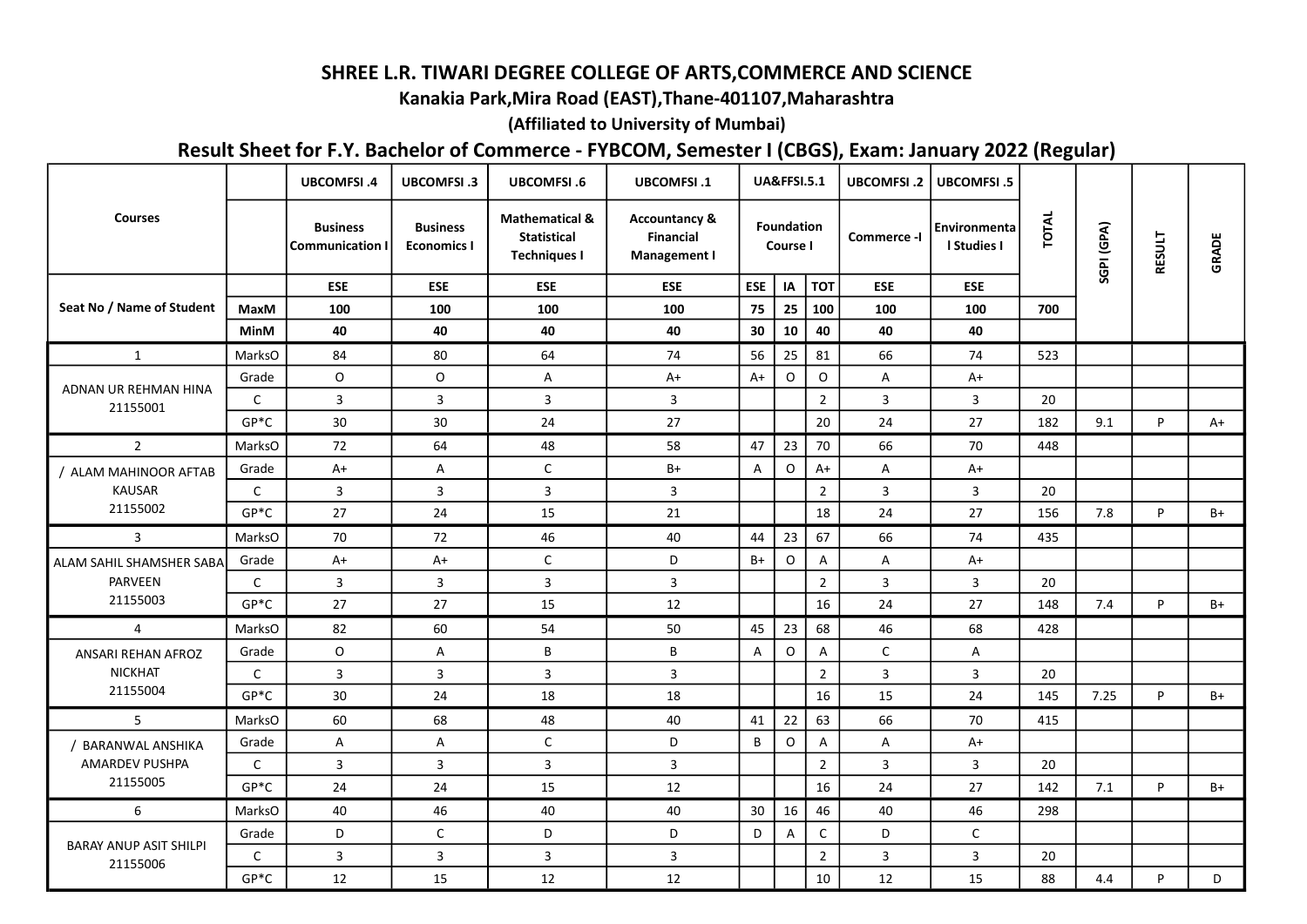|                               |              | <b>UBCOMFSI.4</b>                       | <b>UBCOMFSI.3</b>                     | <b>UBCOMFSI.6</b>                                                      | <b>UBCOMFSI.1</b>                                                   |                 | <b>UA&amp;FFSI.5.1</b>        |                           | <b>UBCOMFSI.2</b> | <b>UBCOMFSI.5</b>           |       |            |               |       |  |
|-------------------------------|--------------|-----------------------------------------|---------------------------------------|------------------------------------------------------------------------|---------------------------------------------------------------------|-----------------|-------------------------------|---------------------------|-------------------|-----------------------------|-------|------------|---------------|-------|--|
| <b>Courses</b>                |              | <b>Business</b><br><b>Communication</b> | <b>Business</b><br><b>Economics I</b> | <b>Mathematical &amp;</b><br><b>Statistical</b><br><b>Techniques I</b> | <b>Accountancy &amp;</b><br><b>Financial</b><br><b>Management I</b> |                 | <b>Foundation</b><br>Course I |                           | Commerce -I       | Environmenta<br>I Studies I | TOTAL | SGPI (GPA) | <b>RESULT</b> | GRADE |  |
|                               |              | <b>ESE</b>                              | <b>ESE</b>                            | <b>ESE</b>                                                             | <b>ESE</b>                                                          | <b>ESE</b>      | IA                            | <b>TOT</b>                | ESE               | <b>ESE</b>                  |       |            |               |       |  |
| Seat No / Name of Student     | MaxM         | 100                                     | 100                                   | 100                                                                    | 100                                                                 | 75              | 25                            | 100                       | 100               | 100                         | 700   |            |               |       |  |
|                               | <b>MinM</b>  | 40                                      | 40                                    | 40                                                                     | 40                                                                  | 30              | 10                            | 40                        | 40                | 40                          |       |            |               |       |  |
| $\overline{7}$                | MarksO       | 68                                      | 62                                    | 56                                                                     | 40                                                                  | 53              | 23                            | 76                        | 70                | 76                          | 448   |            |               |       |  |
| <b>BARUN RAMU AVADHRAM</b>    | Grade        | A                                       | A                                     | $B+$                                                                   | D                                                                   | $A+$            | O                             | $A+$                      | $A+$              | $A+$                        |       |            |               |       |  |
| <b>KUSUM</b>                  | $\mathsf{C}$ | $\mathbf{3}$                            | 3                                     | $\overline{3}$                                                         | $\mathbf{3}$                                                        |                 |                               | $\overline{2}$            | $\mathbf{3}$      | $\mathbf{3}$                | 20    |            |               |       |  |
| 21155007                      | $GP*C$       | 24                                      | 24                                    | 21                                                                     | 12                                                                  |                 |                               | 18                        | 27                | 27                          | 153   | 7.65       | P             | $B+$  |  |
| 8                             | MarksO       | 62                                      | 60                                    | 52                                                                     | 80                                                                  | 41              | 20                            | 61                        | 54                | 60                          | 429   |            |               |       |  |
| BOHRA HARSHITA JAGDISH        | Grade        | A                                       | A                                     | В                                                                      | O                                                                   | B               | $\mathsf O$                   | Α                         | B                 | A                           |       |            |               |       |  |
| <b>ARUNA</b>                  | $\mathsf{C}$ | $\overline{3}$                          | $\overline{3}$                        | $\mathbf{3}$                                                           | 3                                                                   |                 |                               | $\overline{2}$            | $\mathbf{3}$      | 3                           | 20    |            |               |       |  |
| 21155008                      | $GP*C$       | 24                                      | 24                                    | 18                                                                     | 30                                                                  |                 |                               | 16                        | 18                | 24                          | 154   | 7.7        | P             | B+    |  |
| 9                             | MarksO       | 52                                      | 64                                    | 48                                                                     | 40                                                                  | 38              | 20                            | 58                        | 60                | 52                          | 374   |            |               |       |  |
| <b>CHHARI ABHISHEK KUMAR</b>  | Grade        | B                                       | $\mathsf{A}$                          | $\mathsf{C}$                                                           | D                                                                   | B               | $\circ$                       | $B+$                      | A                 | B                           |       |            |               |       |  |
| NEERAJ KUMAR SHOBHA DEVI      | $\mathsf{C}$ | $\mathbf{3}$                            | $\overline{\mathbf{3}}$               | $\mathbf{3}$                                                           | 3                                                                   |                 |                               | $\overline{2}$            | $\mathbf{3}$      | $\overline{3}$              | 20    |            |               |       |  |
| 21155009                      | $GP*C$       | 18                                      | 24                                    | 15                                                                     | 12                                                                  |                 |                               | 14                        | 24                | 18                          | 125   | 6.25       | P             | B     |  |
| 10                            | MarksO       | 68                                      | 50                                    | 56                                                                     | 44                                                                  | 48              | 10                            | 58                        | 64                | 80                          | 420   |            |               |       |  |
| DAMAI SUNIL DHARAM            | Grade        | A                                       | B                                     | $B+$                                                                   | D                                                                   | A               | D                             | $B+$                      | A                 | $\circ$                     |       |            |               |       |  |
| GAURIDEVI                     | $\mathsf{C}$ | $\overline{3}$                          | $\overline{\mathbf{3}}$               | $\mathbf{3}$                                                           | $\mathbf{3}$                                                        |                 |                               | $\overline{2}$            | $\overline{3}$    | $\overline{3}$              | 20    |            |               |       |  |
| 21155010                      | $GP*C$       | 24                                      | 18                                    | 21                                                                     | 12                                                                  |                 |                               | 14                        | 24                | 30                          | 143   | 7.15       | P             | B+    |  |
| 11                            | MarksO       | 86                                      | 68                                    | 60                                                                     | 54                                                                  | 56              | 24                            | 80                        | 74                | 82                          | 504   |            |               |       |  |
| DESHMUKH RUWAN HAMID          | Grade        | $\circ$                                 | $\overline{A}$                        | A                                                                      | B                                                                   | $A+$            | $\mathsf{O}$                  | $\circ$                   | A+                | $\circ$                     |       |            |               |       |  |
| JAHANARA                      | $\mathsf{C}$ | $\mathbf{3}$                            | $\overline{3}$                        | 3                                                                      | 3                                                                   |                 |                               | $\overline{2}$            | $\mathbf{3}$      | $\overline{3}$              | 20    |            |               |       |  |
| 21155011                      | $GP*C$       | 30                                      | 24                                    | 24                                                                     | 18                                                                  |                 |                               | 20                        | 27                | 30                          | 173   | 8.65       | P             | A     |  |
| 12                            | MarksO       | 58                                      | 64                                    | 46                                                                     | 40                                                                  | 44              | 10                            | 54                        | 66                | 68                          | 396   |            |               |       |  |
| DHANEKAR AKASH                | Grade        | B+                                      | $\mathsf{A}$                          | $\mathsf C$                                                            | D                                                                   | B+              | D                             | В                         | A                 | A                           |       |            |               |       |  |
| CHANDRASEHKAR LALITA          | $\mathsf{C}$ | $\overline{3}$                          | 3                                     | 3                                                                      | $\mathbf{3}$                                                        |                 |                               | $\overline{2}$            | $\overline{3}$    | $\mathbf{3}$                | 20    |            |               |       |  |
| 21155012                      | $GP*C$       | 21                                      | 24                                    | 15                                                                     | 12                                                                  |                 |                               | 12                        | 24                | 24                          | 132   | 6.6        | P             | B     |  |
| 13                            | MarksO       | 74                                      | 70                                    | 46                                                                     | 50                                                                  | 41              | 23                            | 64                        | 54                | 74                          | 432   |            |               |       |  |
| <b>GAWDE VIRAJ PRABHANAND</b> | Grade        | $A+$                                    | $A+$                                  | $\mathsf{C}$                                                           | B                                                                   | $\, {\bf B} \,$ | $\circ$                       | $\boldsymbol{\mathsf{A}}$ | B                 | $A+$                        |       |            |               |       |  |
| PRADNYA                       | $\mathsf{C}$ | $\overline{3}$                          | $\overline{3}$                        | $\mathbf{3}$                                                           | 3                                                                   |                 |                               | $\overline{2}$            | $\mathbf{3}$      | $\overline{3}$              | 20    |            |               |       |  |
| 21155013                      | $GP*C$       | 27                                      | 27                                    | 15                                                                     | 18                                                                  |                 |                               | 16                        | 18                | 27                          | 148   | 7.4        | P             | $B+$  |  |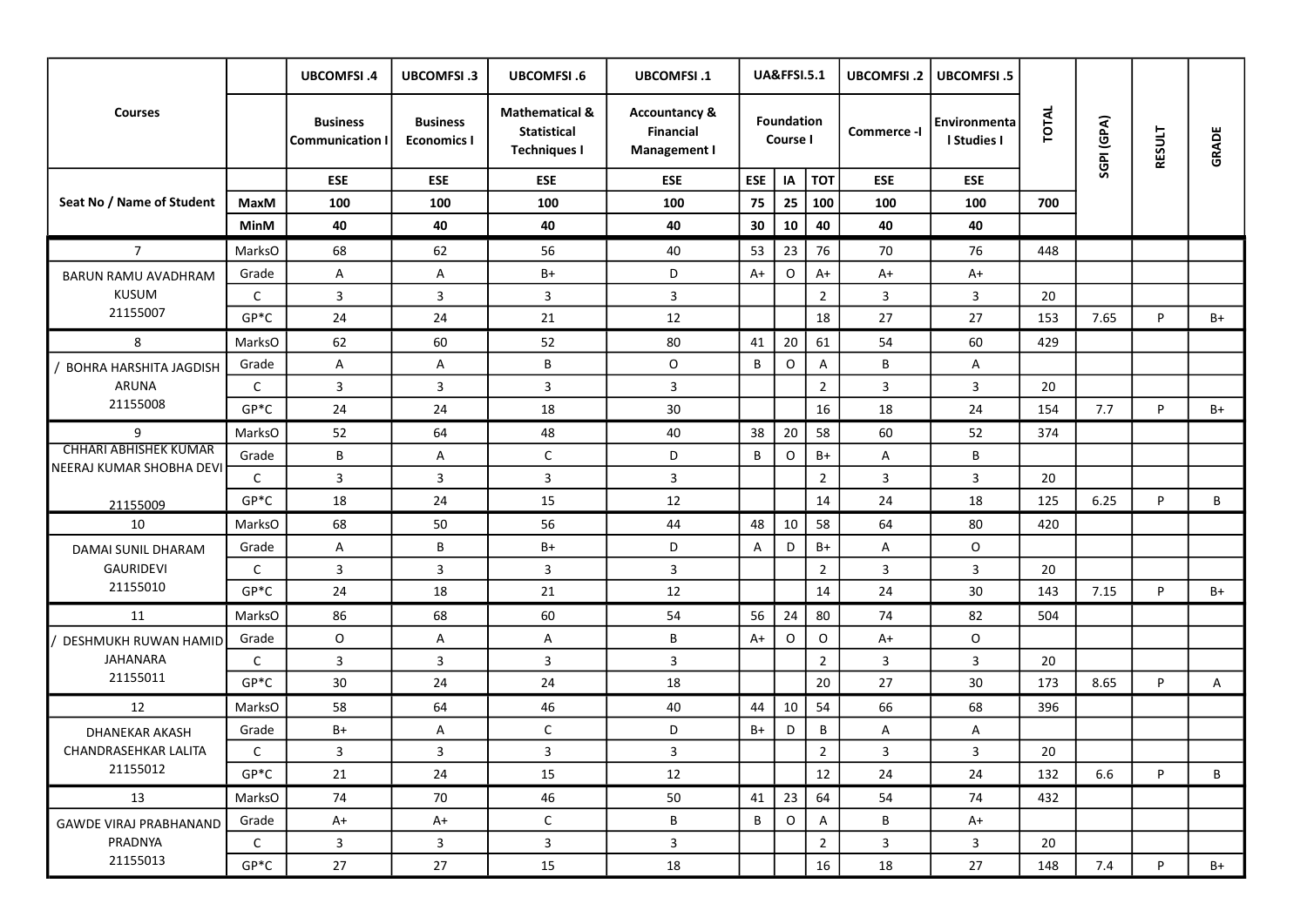|                            |              | <b>UBCOMFSI.4</b>                         | <b>UBCOMFSI.3</b>                     | <b>UBCOMFSI.6</b>                                                      | <b>UBCOMFSI.1</b>                                                   |              | <b>UA&amp;FFSI.5.1</b>        |                | <b>UBCOMFSI.2</b> | <b>UBCOMFSI.5</b>           |              |            |               |              |  |
|----------------------------|--------------|-------------------------------------------|---------------------------------------|------------------------------------------------------------------------|---------------------------------------------------------------------|--------------|-------------------------------|----------------|-------------------|-----------------------------|--------------|------------|---------------|--------------|--|
| <b>Courses</b>             |              | <b>Business</b><br><b>Communication I</b> | <b>Business</b><br><b>Economics I</b> | <b>Mathematical &amp;</b><br><b>Statistical</b><br><b>Techniques I</b> | <b>Accountancy &amp;</b><br><b>Financial</b><br><b>Management I</b> |              | <b>Foundation</b><br>Course I |                | Commerce -I       | Environmenta<br>I Studies I | <b>TOTAL</b> | SGPI (GPA) | <b>RESULT</b> | <b>GRADE</b> |  |
|                            |              | <b>ESE</b>                                | <b>ESE</b>                            | <b>ESE</b>                                                             | <b>ESE</b>                                                          | <b>ESE</b>   | IA                            | <b>TOT</b>     | <b>ESE</b>        | <b>ESE</b>                  |              |            |               |              |  |
| Seat No / Name of Student  | <b>MaxM</b>  | 100                                       | 100                                   | 100                                                                    | 100                                                                 | 75           | 25                            | 100            | 100               | 100                         | 700          |            |               |              |  |
|                            | MinM         | 40                                        | 40                                    | 40                                                                     | 40                                                                  | 30           | 10                            | 40             | 40                | 40                          |              |            |               |              |  |
| 14                         | MarksO       | 70                                        | 68                                    | 48                                                                     | 40                                                                  | 51           | 22                            | 73             | 72                | 70                          | 441          |            |               |              |  |
| <b>GUPTA ASHWINI ASHOK</b> | Grade        | $A+$                                      | $\mathsf{A}$                          | $\mathsf C$                                                            | D                                                                   | A            | O                             | A+             | $A+$              | $A+$                        |              |            |               |              |  |
| VANDANA                    | $\mathsf{C}$ | $\overline{3}$                            | 3                                     | 3                                                                      | $\mathbf{3}$                                                        |              |                               | $\overline{2}$ | $\overline{3}$    | $\mathbf{3}$                | 20           |            |               |              |  |
| 21155014                   | $GP*C$       | 27                                        | 24                                    | 15                                                                     | 12                                                                  |              |                               | 18             | 27                | 27                          | 150          | 7.5        | D             | $B+$         |  |
| 15                         | MarksO       | 68E                                       | Ab                                    | 48E                                                                    | 40E                                                                 | 44E          | 21E                           | 65             | 68E               | 72E                         | 361          |            |               |              |  |
| <b>GUPTA RAMESH VIPUL</b>  | Grade        | A                                         | F.                                    | $\mathsf C$                                                            | D                                                                   | $B+$         | 0                             | A              | A                 | $A+$                        |              |            |               |              |  |
| <b>UPASANA</b>             | $\mathsf{C}$ | $\overline{3}$                            | $\mathbf 0$                           | 3                                                                      | $\mathbf{3}$                                                        |              |                               | $\overline{2}$ | $\mathbf{3}$      | 3                           | 17           |            |               |              |  |
| 21155015                   | $GP*C$       | 24                                        | F                                     | 15                                                                     | 12                                                                  |              |                               | 16             | 24                | 27                          | 118          | <b>NA</b>  | F             | <b>NA</b>    |  |
| 16                         | MarksO       | 82                                        | 78                                    | 50                                                                     | 60                                                                  | 50           | 22                            | 72             | 60                | 86                          | 488          |            |               |              |  |
| HUSAIN MAHDI ADEEBUL       | Grade        | O                                         | A+                                    | B                                                                      | A                                                                   | $\mathsf{A}$ | $\circ$                       | $A+$           | A                 | $\circ$                     |              |            |               |              |  |
| HASNAIN YASMEEN            | $\mathsf{C}$ | $\overline{3}$                            | $\overline{3}$                        | $\mathbf{3}$                                                           | 3                                                                   |              |                               | $\overline{2}$ | $\mathbf{3}$      | 3                           | 20           |            |               |              |  |
| 21155016                   | $GP*C$       | 30                                        | 27                                    | 18                                                                     | 24                                                                  |              |                               | 18             | 24                | 30                          | 171          | 8.55       | P             | A            |  |
| 17                         | MarksO       | 72                                        | 62                                    | 44                                                                     | 52                                                                  | 41           | 21                            | 62             | 66                | 64                          | 422          |            |               |              |  |
| / ISLAM BILKIS KARIMA      | Grade        | A+                                        | A                                     | D                                                                      | B                                                                   | B            | O                             | A              | A                 | $\mathsf{A}$                |              |            |               |              |  |
| RIYAZUL NARGIS             | $\mathsf{C}$ | $\overline{3}$                            | 3                                     | $\mathbf{3}$                                                           | 3                                                                   |              |                               | $\overline{2}$ | $\mathbf{3}$      | 3                           | 20           |            |               |              |  |
| 21155017                   | $GP*C$       | 27                                        | 24                                    | 12                                                                     | 18                                                                  |              |                               | 16             | 24                | 24                          | 145          | 7.25       | P             | $B+$         |  |
| 18                         | MarksO       | 70                                        | 50                                    | 52                                                                     | 44                                                                  | 51           | 24                            | 75             | 76                | 84                          | 451          |            |               |              |  |
| JAGDALE GAURAV JITENDRA    | Grade        | $A+$                                      | B                                     | B                                                                      | D                                                                   | A            | $\circ$                       | A+             | $A+$              | $\circ$                     |              |            |               |              |  |
| <b>BHARATI</b>             | $\mathsf{C}$ | $\overline{3}$                            | $\overline{3}$                        | 3                                                                      | $\mathbf{3}$                                                        |              |                               | $\overline{2}$ | $\overline{3}$    | 3                           | 20           |            |               |              |  |
| 21155018                   | $GP*C$       | 27                                        | 18                                    | 18                                                                     | 12                                                                  |              |                               | 18             | 27                | 30                          | 150          | 7.5        | P             | $B+$         |  |
| 19                         | MarksO       | 60                                        | 62                                    | 56                                                                     | 46                                                                  | 44           | 17                            | 61             | 62                | 66                          | 413          |            |               |              |  |
| JAGTAP YASH UMESH          | Grade        | A                                         | A                                     | B+                                                                     | C                                                                   | B+           | A                             | Α              | A                 | A                           |              |            |               |              |  |
| KALAVATI                   | $\mathsf{C}$ | $\overline{\mathbf{3}}$                   | $\mathbf{3}$                          | $\mathbf{3}$                                                           | $\mathbf{3}$                                                        |              |                               | $\mathbf 2$    | $\mathbf{3}$      | $\mathbf{3}$                | 20           |            |               |              |  |
| 21155019                   | $GP*C$       | 24                                        | 24                                    | 21                                                                     | 15                                                                  |              |                               | 16             | 24                | 24                          | 148          | 7.4        | P             | $B+$         |  |
| 20                         | MarksO       | 86                                        | 70                                    | 58                                                                     | 52                                                                  | 56           | 23                            | 79             | 74                | 82                          | 501          |            |               |              |  |
| JAIN KHUSHI SARDARMAL      | Grade        | $\mathsf O$                               | $A+$                                  | $B+$                                                                   | B                                                                   | $A+$         | $\circ$                       | $A+$           | $A+$              | $\circ$                     |              |            |               |              |  |
| REKHA                      | $\mathsf{C}$ | $\overline{\mathbf{3}}$                   | $\mathbf{3}$                          | $\mathbf{3}$                                                           | $\mathbf{3}$                                                        |              |                               | $2^{\circ}$    | $\mathbf{3}$      | $\mathbf{3}$                | 20           |            |               |              |  |
| 21155020                   | $GP*C$       | 30                                        | 27                                    | 21                                                                     | 18                                                                  |              |                               | 18             | 27                | 30 <sup>°</sup>             | 171          | 8.55       | P             | $\mathsf{A}$ |  |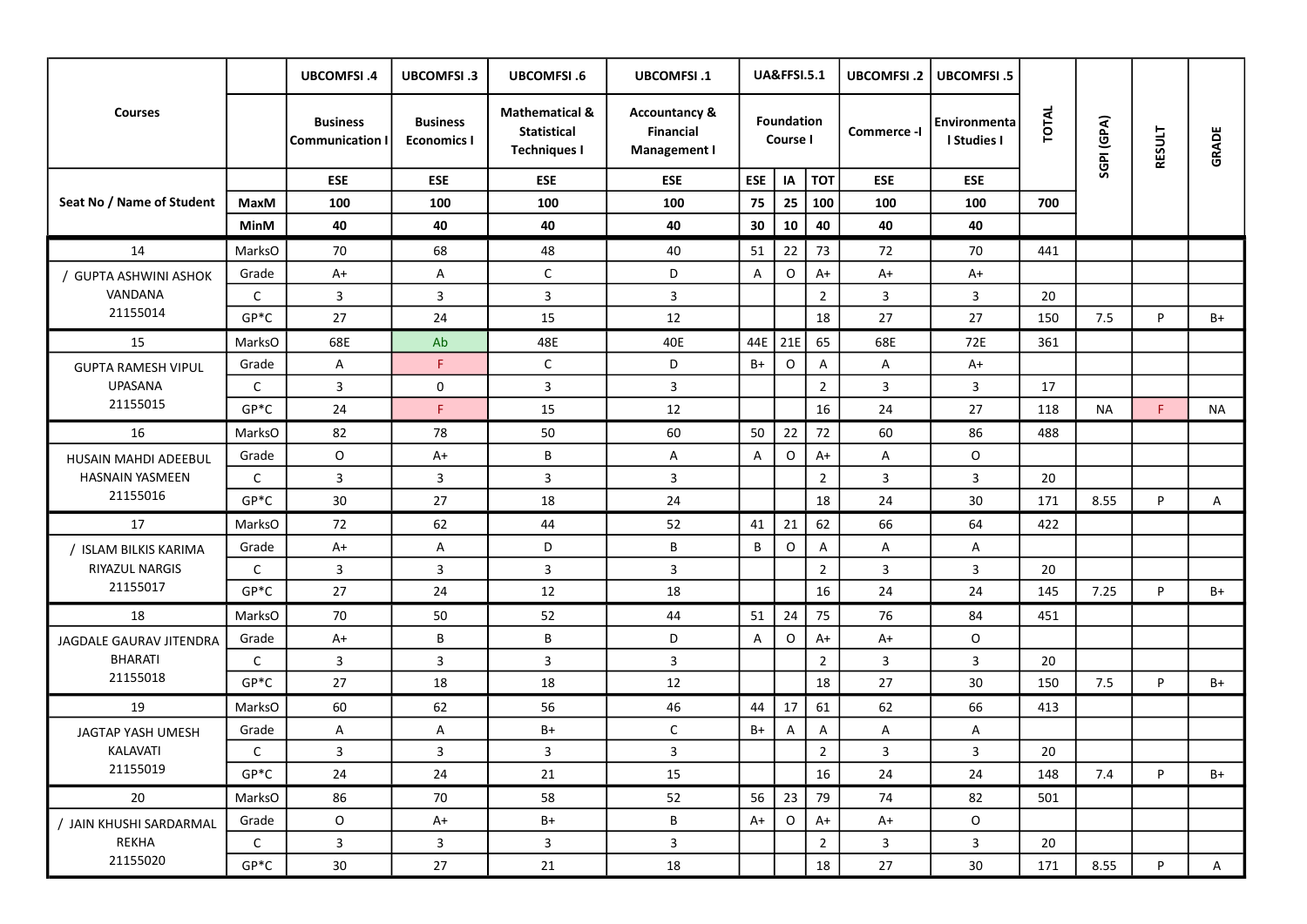|                                      |              | <b>UBCOMFSI.4</b>                       | <b>UBCOMFSI.3</b>                     | <b>UBCOMFSI.6</b>                                                      | <b>UBCOMFSI.1</b>                                                   |            | <b>UA&amp;FFSI.5.1</b> |                | <b>UBCOMFSI.2</b> | <b>UBCOMFSI.5</b>           |       |            |               |           |  |
|--------------------------------------|--------------|-----------------------------------------|---------------------------------------|------------------------------------------------------------------------|---------------------------------------------------------------------|------------|------------------------|----------------|-------------------|-----------------------------|-------|------------|---------------|-----------|--|
| <b>Courses</b>                       |              | <b>Business</b><br><b>Communication</b> | <b>Business</b><br><b>Economics I</b> | <b>Mathematical &amp;</b><br><b>Statistical</b><br><b>Techniques I</b> | <b>Accountancy &amp;</b><br><b>Financial</b><br><b>Management I</b> |            | Foundation<br>Course I |                | Commerce -I       | Environmenta<br>I Studies I | TOTAL | SGPI (GPA) | <b>RESULT</b> | GRADE     |  |
|                                      |              | <b>ESE</b>                              | <b>ESE</b>                            | <b>ESE</b>                                                             | <b>ESE</b>                                                          | <b>ESE</b> | IA                     | <b>TOT</b>     | ESE               | ESE                         |       |            |               |           |  |
| Seat No / Name of Student            | MaxM         | 100                                     | 100                                   | 100                                                                    | 100                                                                 | 75         | 25                     | 100            | 100               | 100                         | 700   |            |               |           |  |
|                                      | <b>MinM</b>  | 40                                      | 40                                    | 40                                                                     | 40                                                                  | 30         | 10                     | 40             | 40                | 40                          |       |            |               |           |  |
| 21                                   | MarksO       | 72                                      | 68                                    | 52                                                                     | 58                                                                  | 48         | 23                     | 71             | 70                | 76                          | 467   |            |               |           |  |
| / JANA KHUSHI SAMIR                  | Grade        | $A+$                                    | A                                     | В                                                                      | B+                                                                  | A          | O                      | $A+$           | $A+$              | $A+$                        |       |            |               |           |  |
| <b>SUNITA</b>                        | $\mathsf{C}$ | $\overline{3}$                          | 3                                     | 3                                                                      | $\mathbf{3}$                                                        |            |                        | $\overline{2}$ | $\mathbf{3}$      | $\mathbf{3}$                | 20    |            |               |           |  |
| 21155021                             | $GP*C$       | 27                                      | 24                                    | 18                                                                     | 21                                                                  |            |                        | 18             | 27                | 27                          | 162   | 8.1        | P             | Α         |  |
| 22                                   | MarksO       | 74                                      | 66                                    | 56                                                                     | 66                                                                  | 44         | 20                     | 64             | 52                | 70                          | 448   |            |               |           |  |
|                                      | Grade        | $A+$                                    | A                                     | $B+$                                                                   | A                                                                   | $B+$       | 0                      | Α              | B                 | $A+$                        |       |            |               |           |  |
| / JHA PAMMI KASHI BABITA<br>21155022 | $\mathsf{C}$ | $\overline{3}$                          | $\overline{3}$                        | $\overline{3}$                                                         | 3                                                                   |            |                        | $\overline{2}$ | $\mathbf{3}$      | 3                           | 20    |            |               |           |  |
|                                      | $GP*C$       | 27                                      | 24                                    | 21                                                                     | 24                                                                  |            |                        | 16             | 18                | 27                          | 157   | 7.85       | P             | $B+$      |  |
| 23                                   | MarksO       | 58                                      | 70                                    | 50                                                                     | 42                                                                  | 41         | 10                     | 51             | 70                | 76                          | 417   |            |               |           |  |
| / JHA SHRUTI KANHAIYA RANI           | Grade        | B+                                      | A+                                    | B                                                                      | D                                                                   | B          | D                      | B              | $A+$              | $A+$                        |       |            |               |           |  |
|                                      | $\mathsf{C}$ | $\mathbf{3}$                            | $\overline{\mathbf{3}}$               | $\overline{\mathbf{3}}$                                                | 3                                                                   |            |                        | $\overline{2}$ | $\mathbf{3}$      | $\overline{3}$              | 20    |            |               |           |  |
| 21155023                             | $GP*C$       | 21                                      | 27                                    | 18                                                                     | 12                                                                  |            |                        | 12             | 27                | 27                          | 144   | 7.2        | P             | $B+$      |  |
| 24                                   | MarksO       | 66                                      | 70                                    | 48                                                                     | 46                                                                  | 45         | 18                     | 63             | 70                | 74                          | 437   |            |               |           |  |
| KADIWALA MOHAMMED                    | Grade        | A                                       | $A+$                                  | $\mathsf C$                                                            | $\mathsf{C}$                                                        | A          | $A+$                   | A              | $A+$              | $A+$                        |       |            |               |           |  |
| KAISH SHAFIQUE ZEENAT                | $\mathsf{C}$ | $\overline{3}$                          | $\overline{\mathbf{3}}$               | 3                                                                      | 3                                                                   |            |                        | $\overline{2}$ | $\overline{3}$    | $\overline{3}$              | 20    |            |               |           |  |
| 21155024                             | $GP*C$       | 24                                      | 27                                    | 15                                                                     | 15                                                                  |            |                        | 16             | 27                | 27                          | 151   | 7.55       | P             | B+        |  |
| 25                                   | MarksO       | 74E                                     | 66E                                   | 24F                                                                    | 46E                                                                 | 45E        | 22E                    | 67             | 66E               | 70E                         | 413   |            |               |           |  |
| KAMBLE ARYA HEMANT                   | Grade        | $A+$                                    | $\overline{A}$                        | F.                                                                     | $\mathsf{C}$                                                        | A          | 0                      | A              | A                 | $A+$                        |       |            |               |           |  |
| <b>HRITIKA</b>                       | $\mathsf{C}$ | $\mathsf{3}$                            | $\overline{3}$                        | $\mathbf 0$                                                            | 3                                                                   |            |                        | $\overline{2}$ | $\mathbf{3}$      | $\overline{3}$              | 17    |            |               |           |  |
| 21155025                             | $GP*C$       | 27                                      | 24                                    | F.                                                                     | 15                                                                  |            |                        | 16             | 24                | 27                          | 133   | NА         | F             | <b>NA</b> |  |
| 26                                   | MarksO       | 72                                      | 72                                    | 58                                                                     | 40                                                                  | 47         | 21                     | 68             | 70                | 82                          | 462   |            |               |           |  |
| KANAUJIYA NITESH ACCHELAL            | Grade        | $A+$                                    | A+                                    | $B+$                                                                   | D                                                                   | A          | O                      | A              | A+                | $\mathsf{O}$                |       |            |               |           |  |
| NAGINA                               | $\mathsf{C}$ | $\overline{3}$                          | 3                                     | 3                                                                      | 3                                                                   |            |                        | $\overline{2}$ | $\mathbf{3}$      | $\mathbf{3}$                | 20    |            |               |           |  |
| 21155026                             | $GP*C$       | 27                                      | 27                                    | 21                                                                     | 12                                                                  |            |                        | 16             | 27                | 30 <sup>°</sup>             | 160   | 8          | P             | A         |  |
| 27                                   | MarksO       | 68                                      | 60                                    | 40                                                                     | 50                                                                  | 32         | 23                     | 55             | 54                | 58                          | 385   |            |               |           |  |
| KANCHAN SAHIL VIJAY                  | Grade        | $\mathsf A$                             | $\mathsf{A}$                          | D                                                                      | B                                                                   | D          | $\circ$                | $B+$           | $\, {\bf B} \,$   | $B+$                        |       |            |               |           |  |
| Sangeeta                             | $\mathsf{C}$ | $\overline{3}$                          | $\overline{3}$                        | $\mathbf{3}$                                                           | 3                                                                   |            |                        | $\overline{2}$ | $\mathbf{3}$      | $\mathbf{3}$                | 20    |            |               |           |  |
| 21155027                             | $GP*C$       | 24                                      | 24                                    | 12                                                                     | 18                                                                  |            |                        | 14             | 18                | 21                          | 131   | 6.55       | P             | B         |  |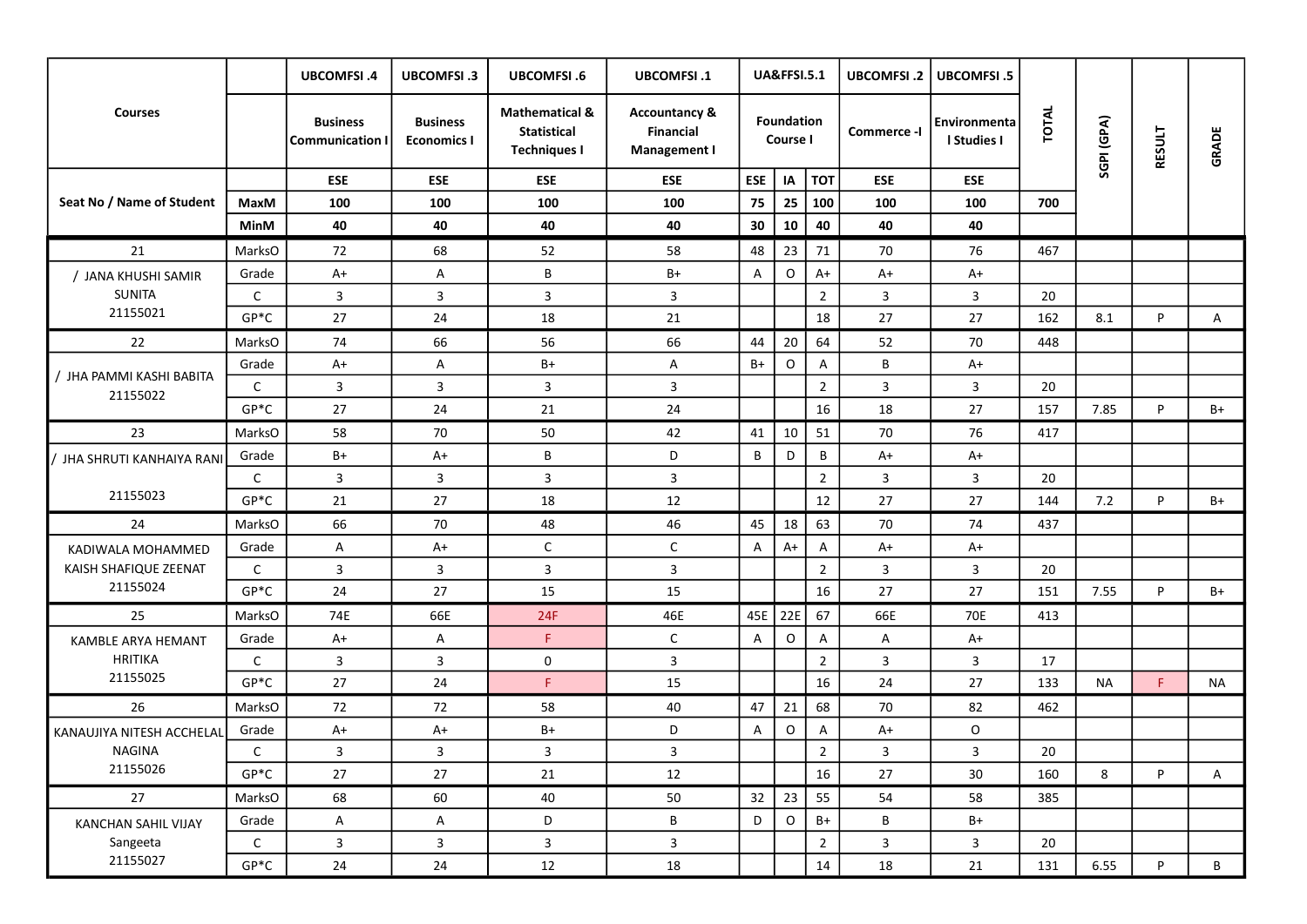|                           |              | <b>UBCOMFSI.4</b>                       | <b>UBCOMFSI.3</b>                     | <b>UBCOMFSI.6</b>                                                      | <b>UBCOMFSI.1</b>                                                   |            | <b>UA&amp;FFSI.5.1</b> |                           | <b>UBCOMFSI.2</b> | <b>UBCOMFSI.5</b>           |       |            |               |       |  |
|---------------------------|--------------|-----------------------------------------|---------------------------------------|------------------------------------------------------------------------|---------------------------------------------------------------------|------------|------------------------|---------------------------|-------------------|-----------------------------|-------|------------|---------------|-------|--|
| <b>Courses</b>            |              | <b>Business</b><br><b>Communication</b> | <b>Business</b><br><b>Economics I</b> | <b>Mathematical &amp;</b><br><b>Statistical</b><br><b>Techniques I</b> | <b>Accountancy &amp;</b><br><b>Financial</b><br><b>Management I</b> |            | Foundation<br>Course I |                           | Commerce -I       | Environmenta<br>I Studies I | TOTAL | SGPI (GPA) | <b>RESULT</b> | GRADE |  |
|                           |              | <b>ESE</b>                              | <b>ESE</b>                            | <b>ESE</b>                                                             | <b>ESE</b>                                                          | <b>ESE</b> | IA                     | <b>TOT</b>                | ESE               | ESE                         |       |            |               |       |  |
| Seat No / Name of Student | MaxM         | 100                                     | 100                                   | 100                                                                    | 100                                                                 | 75         | 25                     | 100                       | 100               | 100                         | 700   |            |               |       |  |
|                           | <b>MinM</b>  | 40                                      | 40                                    | 40                                                                     | 40                                                                  | 30         | 10                     | 40                        | 40                | 40                          |       |            |               |       |  |
| 28                        | MarksO       | 70                                      | 66                                    | 58                                                                     | 52                                                                  | 48         | 23                     | 71                        | 70                | 74                          | 461   |            |               |       |  |
| / KANOJIA SHWETA          | Grade        | $A+$                                    | A                                     | $B+$                                                                   | В                                                                   | A          | 0                      | $A+$                      | A+                | $A+$                        |       |            |               |       |  |
| VIRENDRA PRASAD RITA DEVI | $\mathsf{C}$ | $\overline{3}$                          | 3                                     | $\overline{3}$                                                         | $\mathbf{3}$                                                        |            |                        | $\overline{2}$            | $\mathbf{3}$      | $\mathbf{3}$                | 20    |            |               |       |  |
| 21155028                  | $GP*C$       | 27                                      | 24                                    | 21                                                                     | 18                                                                  |            |                        | 18                        | 27                | 27                          | 162   | 8.1        | P             | Α     |  |
| 29                        | MarksO       | 66                                      | 66                                    | 48                                                                     | 48                                                                  | 41         | 19                     | 60                        | 68                | 78                          | 434   |            |               |       |  |
| KAZI MOHAMMED NAZIM       | Grade        | A                                       | A                                     | $\mathsf{C}$                                                           | $\mathsf{C}$                                                        | B          | $A+$                   | Α                         | A                 | $A+$                        |       |            |               |       |  |
| SHEHNAZ                   | $\mathsf{C}$ | $\mathbf{3}$                            | $\overline{3}$                        | $\overline{3}$                                                         | 3                                                                   |            |                        | $\overline{2}$            | $\mathbf{3}$      | 3                           | 20    |            |               |       |  |
| 21155029                  | $GP*C$       | 24                                      | 24                                    | 15                                                                     | 15                                                                  |            |                        | 16                        | 24                | 27                          | 145   | 7.25       | P             | $B+$  |  |
| 30                        | MarksO       | 70                                      | 46                                    | 56                                                                     | 46                                                                  | 47         | 19                     | 66                        | 64                | 62                          | 410   |            |               |       |  |
| / KELUSKAR PRACHI         | Grade        | $A+$                                    | C                                     | $B+$                                                                   | $\mathsf{C}$                                                        | A          | $A+$                   | A                         | A                 | A                           |       |            |               |       |  |
| PRASHANT KIRAN            | $\mathsf{C}$ | $\mathbf{3}$                            | $\overline{\mathbf{3}}$               | $\overline{3}$                                                         | $\mathbf{3}$                                                        |            |                        | $\overline{2}$            | $\mathbf{3}$      | 3                           | 20    |            |               |       |  |
| 21155030                  | $GP*C$       | 27                                      | 15                                    | 21                                                                     | 15                                                                  |            |                        | 16                        | 24                | 24                          | 142   | 7.1        | P             | $B+$  |  |
| 31                        | MarksO       | 68                                      | 70                                    | 52                                                                     | 56                                                                  | 50         | 21                     | 71                        | 54                | 80                          | 451   |            |               |       |  |
| KHAN AZIM HASEEB NUSRAT   | Grade        | A                                       | $A+$                                  | В                                                                      | $B+$                                                                | A          | $\circ$                | $A+$                      | B                 | $\circ$                     |       |            |               |       |  |
| 21155031                  | $\mathsf{C}$ | $\mathbf{3}$                            | $\overline{\mathbf{3}}$               | 3                                                                      | $\mathbf{3}$                                                        |            |                        | $\overline{2}$            | $\overline{3}$    | $\overline{3}$              | 20    |            |               |       |  |
|                           | $GP*C$       | 24                                      | 27                                    | 18                                                                     | 21                                                                  |            |                        | 18                        | 18                | 30                          | 156   | 7.8        | P             | B+    |  |
| 32                        | MarksO       | 88                                      | 68                                    | 46                                                                     | 48                                                                  | 51         | 23                     | 74                        | 64                | 72                          | 460   |            |               |       |  |
| KHAN FATIMA HASAN         | Grade        | $\circ$                                 | $\overline{A}$                        | $\mathsf{C}$                                                           | $\mathsf{C}$                                                        | A          | $\mathsf{O}$           | $A+$                      | A                 | $A+$                        |       |            |               |       |  |
| KUMRUNNISA                | $\mathsf{C}$ | $\mathsf{3}$                            | $\overline{3}$                        | 3                                                                      | 3                                                                   |            |                        | $\overline{2}$            | $\mathbf{3}$      | $\overline{3}$              | 20    |            |               |       |  |
| 21155032                  | $GP*C$       | 30                                      | 24                                    | 15                                                                     | 15                                                                  |            |                        | 18                        | 24                | 27                          | 153   | 7.65       | P             | B+    |  |
| 33                        | MarksO       | 82                                      | 74                                    | 42                                                                     | 58                                                                  | 53         | 21                     | 74                        | 66                | 80                          | 476   |            |               |       |  |
| / KHAN HEBA SHAHNAWAZ     | Grade        | O                                       | A+                                    | D                                                                      | B+                                                                  | $A+$       | O                      | $A+$                      | A                 | $\mathsf{O}$                |       |            |               |       |  |
| SHAZIYA                   | $\mathsf{C}$ | $\overline{3}$                          | 3                                     | 3                                                                      | $\mathbf{3}$                                                        |            |                        | $\overline{2}$            | $\mathbf{3}$      | $\mathbf{3}$                | 20    |            |               |       |  |
| 21155033                  | $GP*C$       | 30                                      | 27                                    | 12                                                                     | 21                                                                  |            |                        | 18                        | 24                | 30                          | 162   | 8.1        | P             | A     |  |
| 34                        | MarksO       | 50                                      | 54                                    | 54                                                                     | 40                                                                  | 42         | 23                     | 65                        | 62                | 80                          | 405   |            |               |       |  |
| KHAN INSHA EDSAL AHMED    | Grade        | B                                       | B                                     | $\sf{B}$                                                               | D                                                                   | $B+$       | $\circ$                | $\boldsymbol{\mathsf{A}}$ | A                 | $\circ$                     |       |            |               |       |  |
| MEHNOOR FATIMA            | $\mathsf{C}$ | $\overline{3}$                          | $\overline{\mathbf{3}}$               | $\overline{3}$                                                         | 3                                                                   |            |                        | $\overline{2}$            | $\mathbf{3}$      | $\mathbf{3}$                | 20    |            |               |       |  |
| 21155034                  | $GP*C$       | 18                                      | 18                                    | 18                                                                     | 12                                                                  |            |                        | 16                        | 24                | 30 <sup>°</sup>             | 136   | 6.8        | P             | В     |  |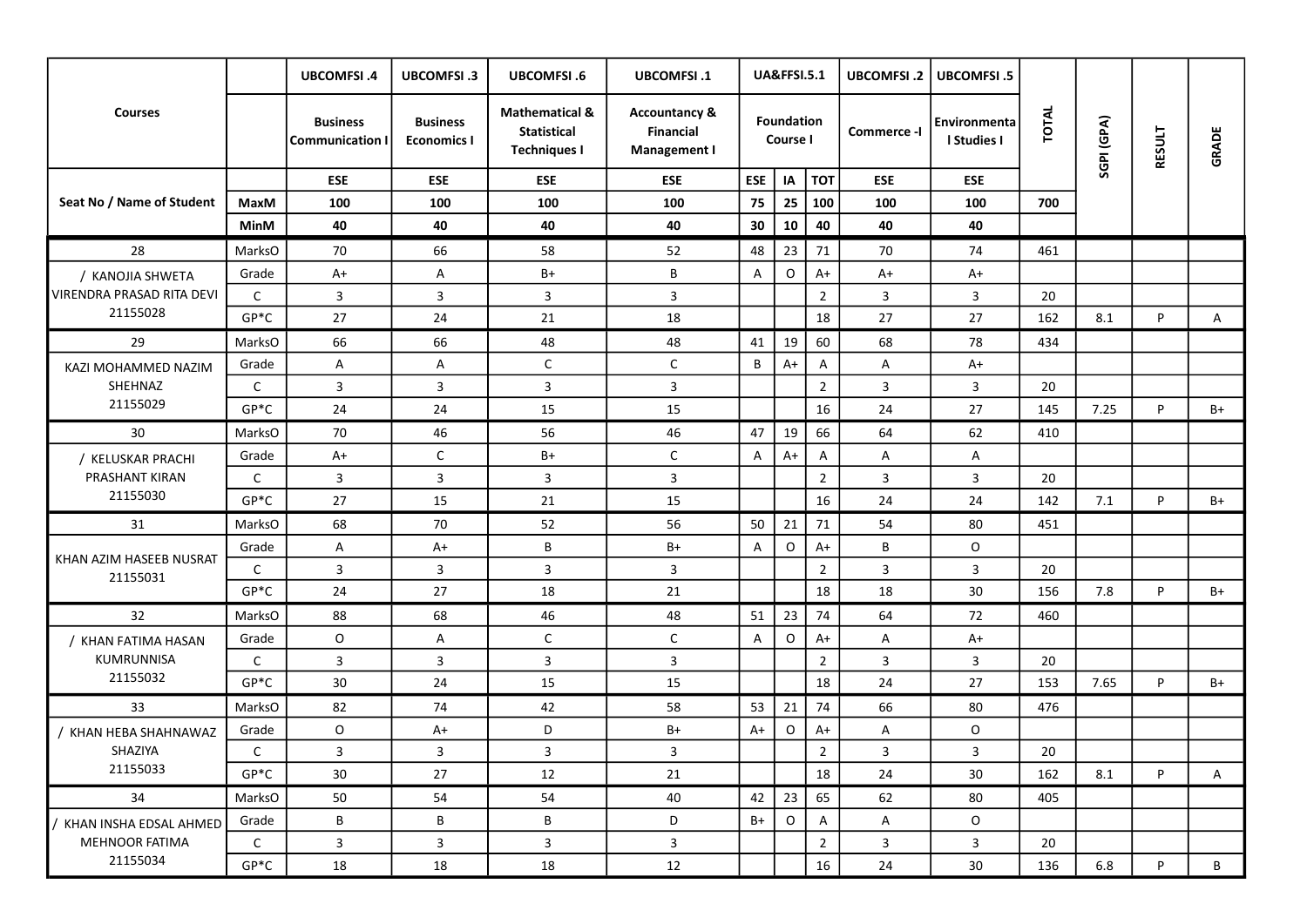|                           |              | <b>UBCOMFSI.4</b>                       | <b>UBCOMFSI.3</b>                     | <b>UBCOMFSI.6</b>                                                      | <b>UBCOMFSI.1</b>                                                   |                           | <b>UA&amp;FFSI.5.1</b> |                           | <b>UBCOMFSI.2</b> | <b>UBCOMFSI.5</b>           |             |            |               |       |  |
|---------------------------|--------------|-----------------------------------------|---------------------------------------|------------------------------------------------------------------------|---------------------------------------------------------------------|---------------------------|------------------------|---------------------------|-------------------|-----------------------------|-------------|------------|---------------|-------|--|
| <b>Courses</b>            |              | <b>Business</b><br><b>Communication</b> | <b>Business</b><br><b>Economics I</b> | <b>Mathematical &amp;</b><br><b>Statistical</b><br><b>Techniques I</b> | <b>Accountancy &amp;</b><br><b>Financial</b><br><b>Management I</b> |                           | Foundation<br>Course I |                           | Commerce -I       | Environmenta<br>I Studies I | TOTAL       | SGPI (GPA) | <b>RESULT</b> | GRADE |  |
|                           |              | <b>ESE</b>                              | <b>ESE</b>                            | <b>ESE</b>                                                             | <b>ESE</b>                                                          | <b>ESE</b>                | IA                     | <b>TOT</b>                | ESE               | <b>ESE</b>                  |             |            |               |       |  |
| Seat No / Name of Student | MaxM         | 100                                     | 100                                   | 100                                                                    | 100                                                                 | 75                        | 25                     | 100                       | 100               | 100                         | 700         |            |               |       |  |
|                           | <b>MinM</b>  | 40                                      | 40                                    | 40                                                                     | 40                                                                  | 30                        | 10                     | 40                        | 40                | 40                          |             |            |               |       |  |
| 35                        | MarksO       | Ab                                      | 60E                                   | 40E                                                                    | 46E                                                                 | 39E                       | 17E                    | 56                        | 68E               | 64E                         | 334         |            |               |       |  |
| KHAN MOHAMMED ZAKI ASIF   | Grade        | F.                                      | A                                     | D                                                                      | $\mathsf{C}$                                                        | B                         | A                      | $B+$                      | A                 | A                           |             |            |               |       |  |
| THAMENA                   | $\mathsf{C}$ | $\mathbf 0$                             | 3                                     | 3                                                                      | $\mathbf{3}$                                                        |                           |                        | $\overline{2}$            | $\mathbf{3}$      | $\mathbf{3}$                | 17          |            |               |       |  |
| 21155035                  | $GP*C$       | F.                                      | 24                                    | 12                                                                     | 15                                                                  |                           |                        | 14                        | 24                | 24                          | 113         | <b>NA</b>  | F             | NA    |  |
| 36                        | MarksO       | Ab                                      | Ab                                    | Ab                                                                     | Ab                                                                  | Ab                        | 10E                    | 10                        | Ab                | Ab                          | 10          |            |               |       |  |
| KHAN REHBAR RASHMI RAZIA  | Grade        | F.                                      | F.                                    | F.                                                                     | F.                                                                  | F.                        | D                      | F.                        | F.                | F.                          |             |            |               |       |  |
|                           | $\mathsf{C}$ | $\mathbf 0$                             | $\mathbf 0$                           | 0                                                                      | 0                                                                   |                           |                        | 0                         | $\mathsf 0$       | $\mathbf 0$                 | $\mathbf 0$ |            |               |       |  |
| 21155036                  | $GP*C$       | F.                                      | F.                                    | F.                                                                     | F.                                                                  |                           |                        | $\mathbf 0$               | F.                | F.                          | $\mathbf 0$ | NA         | F             | NA.   |  |
| 37                        | MarksO       | 80                                      | 68                                    | 46                                                                     | 56                                                                  | 42                        | 20                     | 62                        | 66                | 54                          | 432         |            |               |       |  |
| / KHAN SANIYAZAHRA AMJAD  | Grade        | $\circ$                                 | $\mathsf{A}$                          | $\mathsf{C}$                                                           | B+                                                                  | $B+$                      | $\circ$                | A                         | A                 | B                           |             |            |               |       |  |
| <b>KHAN GULNAAZ</b>       | $\mathsf{C}$ | $\mathbf{3}$                            | $\overline{\mathbf{3}}$               | $\mathbf{3}$                                                           | 3                                                                   |                           |                        | $\overline{2}$            | $\mathbf{3}$      | 3                           | 20          |            |               |       |  |
| 21155037                  | $GP*C$       | 30                                      | 24                                    | 15                                                                     | 21                                                                  |                           |                        | 16                        | 24                | 18                          | 148         | 7.4        | P             | $B+$  |  |
| 38                        | MarksO       | 82                                      | 74                                    | 40                                                                     | 50                                                                  | 53                        | 21                     | 74                        | 80                | 80                          | 480         |            |               |       |  |
| KHAN SHIFA SHAHNAWAZ      | Grade        | $\circ$                                 | A+                                    | D                                                                      | B                                                                   | $A+$                      | $\circ$                | $A+$                      | $\mathsf O$       | $\circ$                     |             |            |               |       |  |
| SHAZIYA                   | $\mathsf{C}$ | $\overline{3}$                          | $\overline{\mathbf{3}}$               | $\mathbf{3}$                                                           | $\mathbf{3}$                                                        |                           |                        | $\overline{2}$            | $\overline{3}$    | $\overline{3}$              | 20          |            |               |       |  |
| 21155038                  | $GP*C$       | 30                                      | 27                                    | 12                                                                     | 18                                                                  |                           |                        | 18                        | 30                | 30                          | 165         | 8.25       | P             | Α     |  |
| 39                        | MarksO       | 68                                      | 54                                    | 40                                                                     | 46                                                                  | 45                        | 20                     | 65                        | 64                | 78                          | 415         |            |               |       |  |
| / KHANDARE SAKSHI DEEPAK  | Grade        | A                                       | B                                     | D                                                                      | $\mathsf{C}$                                                        | A                         | $\mathsf{O}$           | A                         | A                 | $A+$                        |             |            |               |       |  |
| KALPANA                   | $\mathsf{C}$ | $\mathsf{3}$                            | 3                                     | 3                                                                      | 3                                                                   |                           |                        | $\overline{2}$            | $\overline{3}$    | $\overline{3}$              | 20          |            |               |       |  |
| 21155039                  | $GP*C$       | 24                                      | 18                                    | 12                                                                     | 15                                                                  |                           |                        | 16                        | 24                | 27                          | 136         | 6.8        | P             | B     |  |
| 40                        | MarksO       | 58                                      | 54                                    | 40                                                                     | 42                                                                  | 35                        | 18                     | 53                        | 66                | 58                          | 371         |            |               |       |  |
| 'KHATAVKAR RIDDHI         | Grade        | B+                                      | В                                     | D                                                                      | D                                                                   | $\mathsf{C}$              | A+                     | B                         | A                 | B+                          |             |            |               |       |  |
| RAMESH RASHMI             | $\mathsf{C}$ | $\overline{3}$                          | $\mathbf{3}$                          | 3                                                                      | $\mathbf{3}$                                                        |                           |                        | $\overline{2}$            | $\mathbf{3}$      | $\overline{3}$              | 20          |            |               |       |  |
| 21155040                  | $GP*C$       | 21                                      | 18                                    | 12                                                                     | 12                                                                  |                           |                        | 12                        | 24                | 21                          | 120         | 6          | P             | B     |  |
| 41                        | MarksO       | 68                                      | 66                                    | 56                                                                     | 44                                                                  | 45                        | 20                     | 65                        | 68                | 78                          | 445         |            |               |       |  |
| KOTHARI KARTIK SHEKHAR    | Grade        | A                                       | $\mathsf{A}$                          | $B+$                                                                   | D                                                                   | $\boldsymbol{\mathsf{A}}$ | $\circ$                | $\boldsymbol{\mathsf{A}}$ | A                 | $A+$                        |             |            |               |       |  |
| USHA                      | $\mathsf{C}$ | $\overline{3}$                          | $\overline{3}$                        | $\mathbf{3}$                                                           | 3                                                                   |                           |                        | $\overline{2}$            | $\mathbf{3}$      | $\overline{3}$              | 20          |            |               |       |  |
| 21155041                  | $GP*C$       | 24                                      | 24                                    | 21                                                                     | 12                                                                  |                           |                        | 16                        | 24                | 27                          | 148         | 7.4        | P             | $B+$  |  |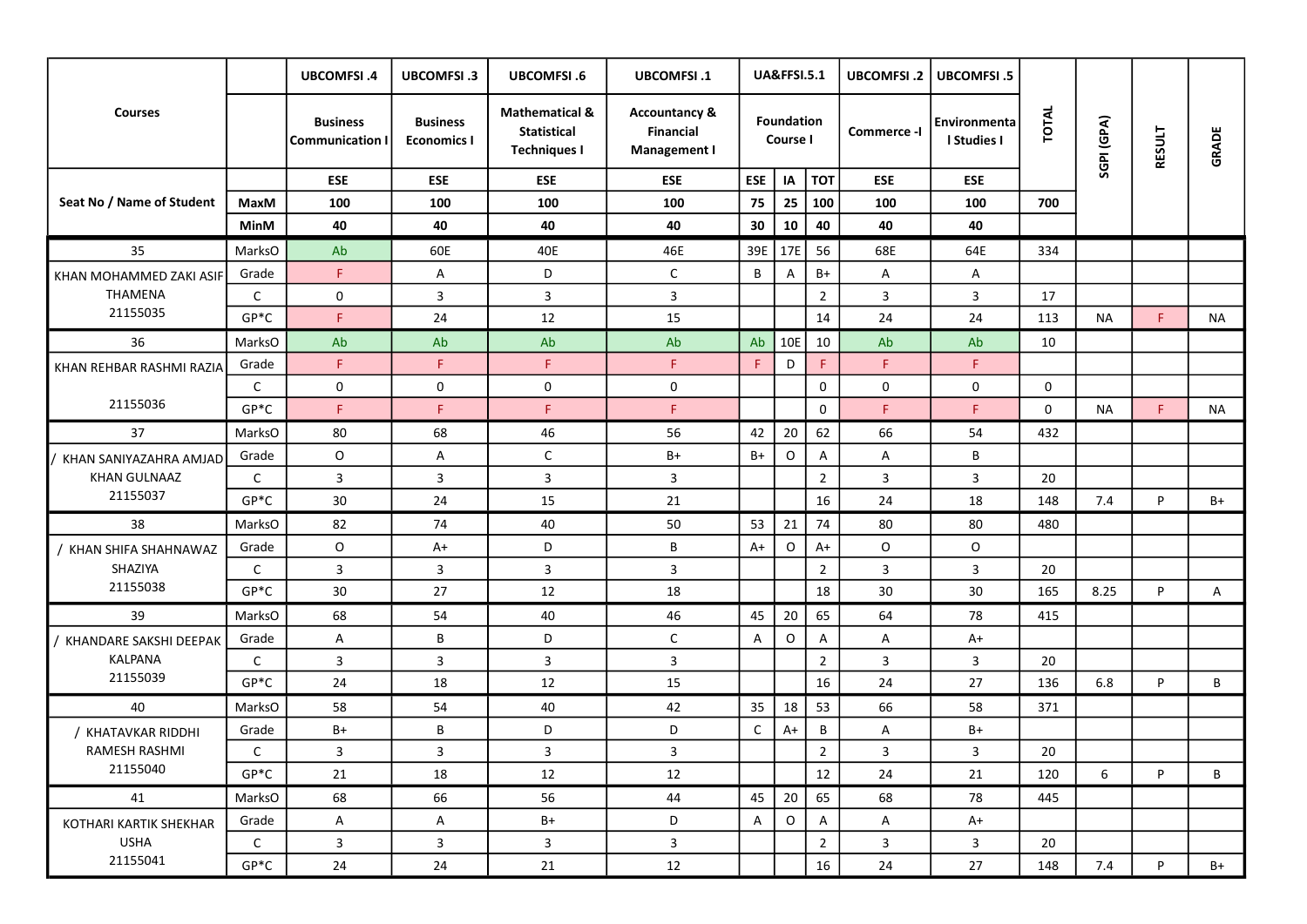|                           |              | <b>UBCOMFSI.4</b>                       | <b>UBCOMFSI.3</b>                     | <b>UBCOMFSI.6</b>                                                      | <b>UBCOMFSI.1</b>                                                   |                           | <b>UA&amp;FFSI.5.1</b>        |                           | <b>UBCOMFSI.2</b> | <b>UBCOMFSI.5</b>           |       |            |               |           |  |
|---------------------------|--------------|-----------------------------------------|---------------------------------------|------------------------------------------------------------------------|---------------------------------------------------------------------|---------------------------|-------------------------------|---------------------------|-------------------|-----------------------------|-------|------------|---------------|-----------|--|
| <b>Courses</b>            |              | <b>Business</b><br><b>Communication</b> | <b>Business</b><br><b>Economics I</b> | <b>Mathematical &amp;</b><br><b>Statistical</b><br><b>Techniques I</b> | <b>Accountancy &amp;</b><br><b>Financial</b><br><b>Management I</b> |                           | <b>Foundation</b><br>Course I |                           | Commerce -I       | Environmenta<br>I Studies I | TOTAL | SGPI (GPA) | <b>RESULT</b> | GRADE     |  |
|                           |              | <b>ESE</b>                              | <b>ESE</b>                            | <b>ESE</b>                                                             | <b>ESE</b>                                                          | <b>ESE</b>                | IA                            | <b>TOT</b>                | ESE               | ESE                         |       |            |               |           |  |
| Seat No / Name of Student | MaxM         | 100                                     | 100                                   | 100                                                                    | 100                                                                 | 75                        | 25                            | 100                       | 100               | 100                         | 700   |            |               |           |  |
|                           | <b>MinM</b>  | 40                                      | 40                                    | 40                                                                     | 40                                                                  | 30                        | 10                            | 40                        | 40                | 40                          |       |            |               |           |  |
| 42                        | MarksO       | 72                                      | 64                                    | 48                                                                     | 46                                                                  | 47                        | 20                            | 67                        | 70                | 76                          | 443   |            |               |           |  |
| / KOTIAN SHASTHA SADASHIV | Grade        | $A+$                                    | A                                     | $\mathsf C$                                                            | C                                                                   | Α                         | 0                             | Α                         | $A+$              | $A+$                        |       |            |               |           |  |
| VANITA                    | $\mathsf{C}$ | $\overline{3}$                          | 3                                     | 3                                                                      | $\mathbf{3}$                                                        |                           |                               | $\overline{2}$            | $\mathbf{3}$      | $\mathbf{3}$                | 20    |            |               |           |  |
| 21155042                  | $GP*C$       | 27                                      | 24                                    | 15                                                                     | 15                                                                  |                           |                               | 16                        | 27                | 27                          | 151   | 7.55       | P             | B+        |  |
| 43                        | MarksO       | 64E                                     | 40E                                   | 24F                                                                    | 68E                                                                 | 17F                       | 20E                           | 37                        | <b>18F</b>        | 28F                         | 279   |            |               |           |  |
| KUMAR AMAN JAYKUMAR       | Grade        | A                                       | D                                     | F.                                                                     | A                                                                   | $\mathsf F$               | $\mathsf O$                   | F.                        | F.                | F.                          |       |            |               |           |  |
| REENADEVI                 | $\mathsf{C}$ | $\overline{3}$                          | $\overline{3}$                        | 0                                                                      | 3                                                                   |                           |                               | $-$                       | $\mathsf 0$       | $\mathbf 0$                 | 9     |            |               |           |  |
| 21155043                  | $GP*C$       | 24                                      | 12                                    | F.                                                                     | 24                                                                  |                           |                               | F.                        | F.                | F.                          | 60    | NА         | F             | <b>NA</b> |  |
| 44                        | MarksO       | 70                                      | 66                                    | 46                                                                     | 44                                                                  | 48                        | 22                            | 70                        | 62                | 70                          | 428   |            |               |           |  |
| KUMAR PRAVEEN VANARAM     | Grade        | $A+$                                    | $\mathsf{A}$                          | $\mathsf{C}$                                                           | D                                                                   | A                         | $\mathsf{O}$                  | $A+$                      | A                 | $A+$                        |       |            |               |           |  |
| <b>RATAN</b>              | $\mathsf{C}$ | $\mathbf{3}$                            | $\overline{\mathbf{3}}$               | $\overline{3}$                                                         | $\mathbf{3}$                                                        |                           |                               | $\overline{2}$            | $\mathbf{3}$      | 3                           | 20    |            |               |           |  |
| 21155044                  | $GP*C$       | 27                                      | 24                                    | 15                                                                     | 12                                                                  |                           |                               | 18                        | 24                | 27                          | 147   | 7.35       | P             | $B+$      |  |
| 45                        | MarksO       | 22F                                     | 66E                                   | 60E                                                                    | 56E                                                                 | 38E                       | 10E                           | 48                        | 74E               | 74E                         | 400   |            |               |           |  |
| / KUMARI AMISHA           | Grade        | F.                                      | A                                     | A                                                                      | $B+$                                                                | B                         | D                             | $\mathsf C$               | $A+$              | $A+$                        |       |            |               |           |  |
| JAYKUMAR REENA            | $\mathsf{C}$ | $\mathsf 0$                             | $\overline{\mathbf{3}}$               | $\mathbf{3}$                                                           | $\mathbf{3}$                                                        |                           |                               | $\overline{2}$            | $\overline{3}$    | $\overline{3}$              | 17    |            |               |           |  |
| 21155045                  | $GP*C$       | F.                                      | 24                                    | 24                                                                     | 21                                                                  |                           |                               | 10                        | 27                | 27                          | 133   | <b>NA</b>  | F             | <b>NA</b> |  |
| 46                        | MarksO       | 66                                      | 68                                    | 58                                                                     | 56                                                                  | 35                        | 21                            | 56                        | 60                | 64                          | 428   |            |               |           |  |
| LANGADE KOMAL DEEPAK      | Grade        | A                                       | $\overline{A}$                        | $B+$                                                                   | $B+$                                                                | $\mathsf C$               | $\mathsf{O}$                  | $B+$                      | A                 | A                           |       |            |               |           |  |
| PRIYANKA                  | $\mathsf{C}$ | $\mathbf{3}$                            | $\overline{3}$                        | 3                                                                      | 3                                                                   |                           |                               | $\overline{2}$            | $\mathbf{3}$      | $\overline{3}$              | 20    |            |               |           |  |
| 21155046                  | $GP*C$       | 24                                      | 24                                    | 21                                                                     | 21                                                                  |                           |                               | 14                        | 24                | 24                          | 152   | 7.6        | P             | B+        |  |
| 47                        | MarksO       | 66                                      | 64                                    | 52                                                                     | 48                                                                  | 41                        | 20                            | 61                        | 62                | 76                          | 429   |            |               |           |  |
| / MAHARANA ASHA           | Grade        | A                                       | $\mathsf{A}$                          | В                                                                      | C                                                                   | B                         | O                             | A                         | A                 | A+                          |       |            |               |           |  |
| NILANCHAL VIJAYLAXMI      | $\mathsf{C}$ | $\overline{3}$                          | 3                                     | 3                                                                      | $\mathbf{3}$                                                        |                           |                               | $\overline{2}$            | $\mathbf{3}$      | $\mathbf{3}$                | 20    |            |               |           |  |
| 21155047                  | $GP*C$       | 24                                      | 24                                    | 18                                                                     | 15                                                                  |                           |                               | 16                        | 24                | 27                          | 148   | 7.4        | P             | $B+$      |  |
| 48                        | MarksO       | 68                                      | 62                                    | 40                                                                     | 46                                                                  | 48                        | 18                            | 66                        | 64                | 70                          | 416   |            |               |           |  |
| MAJI SURAJ SANATAN        | Grade        | A                                       | $\mathsf{A}$                          | D                                                                      | $\mathsf{C}$                                                        | $\boldsymbol{\mathsf{A}}$ | $A+$                          | $\boldsymbol{\mathsf{A}}$ | A                 | $A+$                        |       |            |               |           |  |
| KRISHNA                   | $\mathsf{C}$ | $\overline{3}$                          | $\overline{3}$                        | 3                                                                      | 3                                                                   |                           |                               | $\overline{2}$            | $\mathbf{3}$      | $\overline{3}$              | 20    |            |               |           |  |
| 21155048                  | $GP*C$       | 24                                      | 24                                    | 12                                                                     | 15                                                                  |                           |                               | 16                        | 24                | 27                          | 142   | 7.1        | P             | $B+$      |  |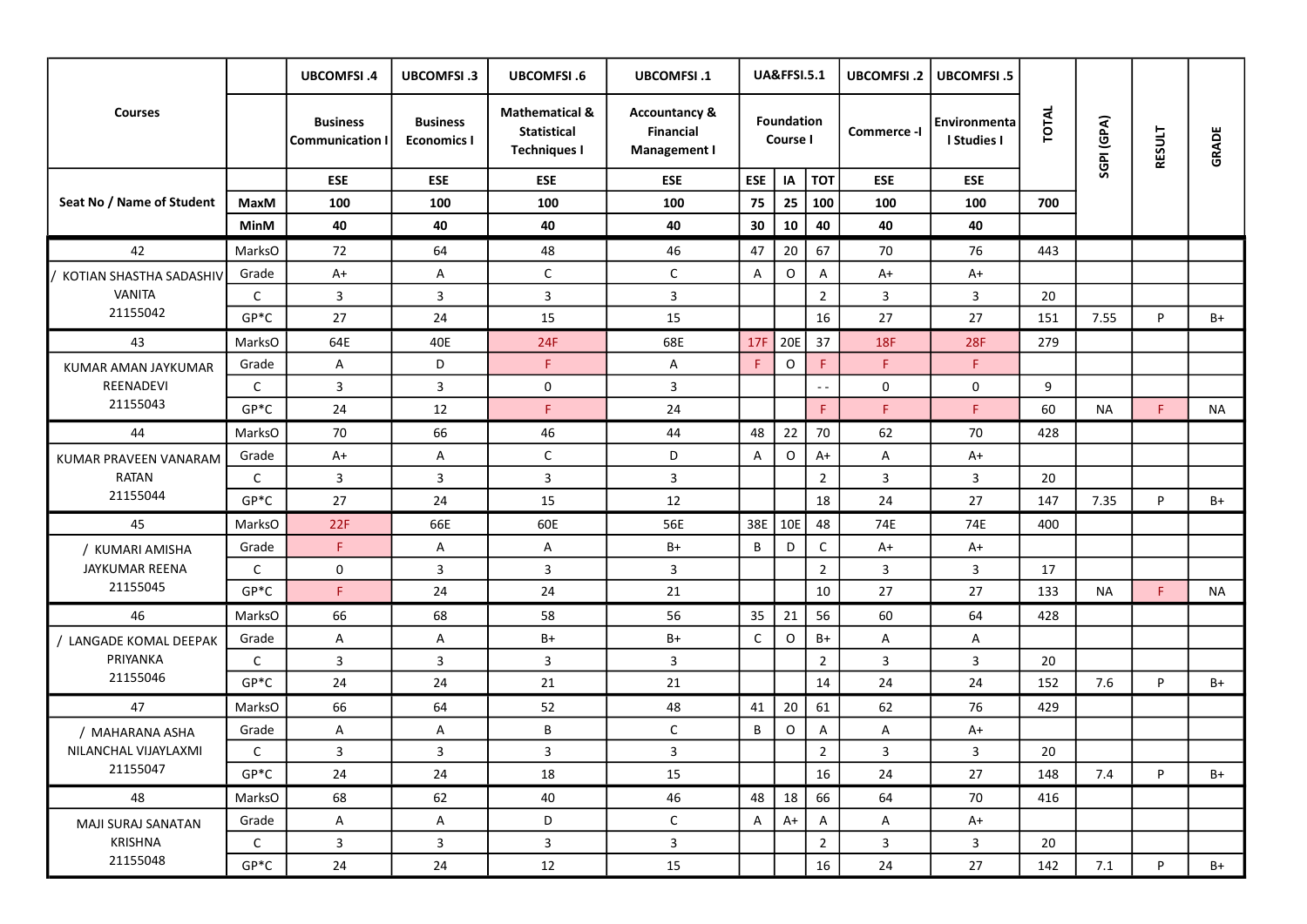|                                   |              | <b>UBCOMFSI.4</b>                         | <b>UBCOMFSI.3</b>                     | <b>UBCOMFSI.6</b>                                                      | <b>UBCOMFSI.1</b>                                                   |            | <b>UA&amp;FFSI.5.1</b>        |                | <b>UBCOMFSI.2</b> | <b>UBCOMFSI.5</b>           |       |            |               |              |  |
|-----------------------------------|--------------|-------------------------------------------|---------------------------------------|------------------------------------------------------------------------|---------------------------------------------------------------------|------------|-------------------------------|----------------|-------------------|-----------------------------|-------|------------|---------------|--------------|--|
| <b>Courses</b>                    |              | <b>Business</b><br><b>Communication I</b> | <b>Business</b><br><b>Economics I</b> | <b>Mathematical &amp;</b><br><b>Statistical</b><br><b>Techniques I</b> | <b>Accountancy &amp;</b><br><b>Financial</b><br><b>Management I</b> |            | <b>Foundation</b><br>Course I |                | Commerce -I       | Environmenta<br>I Studies I | TOTAL | SGPI (GPA) | <b>RESULT</b> | GRADE        |  |
|                                   |              | <b>ESE</b>                                | <b>ESE</b>                            | <b>ESE</b>                                                             | <b>ESE</b>                                                          | <b>ESE</b> | IA                            | <b>TOT</b>     | <b>ESE</b>        | <b>ESE</b>                  |       |            |               |              |  |
| Seat No / Name of Student         | MaxM         | 100                                       | 100                                   | 100                                                                    | 100                                                                 | 75         | 25                            | 100            | 100               | 100                         | 700   |            |               |              |  |
|                                   | <b>MinM</b>  | 40                                        | 40                                    | 40                                                                     | 40                                                                  | 30         | 10                            | 40             | 40                | 40                          |       |            |               |              |  |
| 49                                | MarksO       | 58                                        | 62                                    | 42                                                                     | 40                                                                  | 38         | 10                            | 48             | 40                | 46                          | 336   |            |               |              |  |
|                                   | Grade        | B+                                        | $\mathsf{A}$                          | D                                                                      | D                                                                   | B          | D                             | $\mathsf{C}$   | D                 | $\mathsf{C}$                |       |            |               |              |  |
| MANE NEEL VIJAY MEGHA<br>21155049 | $\mathsf{C}$ | $\mathbf{3}$                              | 3                                     | 3                                                                      | 3                                                                   |            |                               | $\overline{2}$ | $\overline{3}$    | $\overline{3}$              | 20    |            |               |              |  |
|                                   | $GP*C$       | 21                                        | 24                                    | 12                                                                     | 12                                                                  |            |                               | 10             | 12                | 15                          | 106   | 5.3        | P             | $\mathsf{C}$ |  |
| 50                                | MarksO       | 66E                                       | 70E                                   | Ab                                                                     | 54E                                                                 | 44E        | 17E                           | 61             | 62E               | 74E                         | 387   |            |               |              |  |
| / MAURYA SHWETA                   | Grade        | A                                         | A+                                    | F.                                                                     | B                                                                   | $B+$       | A                             | A              | A                 | $A+$                        |       |            |               |              |  |
| RAJKUMAR MEERA                    | $\mathsf{C}$ | $\mathbf{3}$                              | $\overline{3}$                        | 0                                                                      | 3                                                                   |            |                               | $\overline{2}$ | $\overline{3}$    | 3                           | 17    |            |               |              |  |
| 21155050                          | $GP*C$       | 24                                        | 27                                    | F.                                                                     | 18                                                                  |            |                               | 16             | 24                | 27                          | 136   | <b>NA</b>  | F             | <b>NA</b>    |  |
| 51                                | MarksO       | 68                                        | 70                                    | 54                                                                     | 56                                                                  | 44         | 22                            | 66             | 70                | 80                          | 464   |            |               |              |  |
| / MEMON MAHEK AKHTAR              | Grade        | A                                         | A+                                    | B                                                                      | $B+$                                                                | $B+$       | $\circ$                       | A              | $A+$              | $\circ$                     |       |            |               |              |  |
| NAZIYA                            | $\mathsf{C}$ | $\mathbf{3}$                              | $\overline{3}$                        | $\mathbf{3}$                                                           | 3                                                                   |            |                               | $\overline{2}$ | $\mathbf{3}$      | $\overline{3}$              | 20    |            |               |              |  |
| 21155051                          | $GP*C$       | 24                                        | 27                                    | 18                                                                     | 21                                                                  |            |                               | 16             | 27                | 30                          | 163   | 8.15       | P             | Α            |  |
| 52                                | MarksO       | 78                                        | 72                                    | 42                                                                     | 52                                                                  | 45         | 22                            | 67             | 62                | 64                          | 437   |            |               |              |  |
| MISHRA ADITYANARAYAN              | Grade        | $A+$                                      | $A+$                                  | D                                                                      | B                                                                   | A          | $\circ$                       | A              | A                 | A                           |       |            |               |              |  |
| SUDHIR SEEMA                      | $\mathsf{C}$ | $\overline{3}$                            | 3                                     | $\mathbf{3}$                                                           | 3                                                                   |            |                               | $\overline{2}$ | $\overline{3}$    | $\overline{3}$              | 20    |            |               |              |  |
| 21155052                          | $GP*C$       | 27                                        | 27                                    | 12                                                                     | 18                                                                  |            |                               | 16             | 24                | 24                          | 148   | 7.4        | P             | $B+$         |  |
| 53                                | MarksO       | 80                                        | 60                                    | 52                                                                     | 56                                                                  | 51         | 22                            | 73             | 62                | 82                          | 465   |            |               |              |  |
| MISHRA ANCHAL ANAND               | Grade        | $\circ$                                   | $\overline{A}$                        | В                                                                      | $B+$                                                                | A          | 0                             | $A+$           | A                 | $\circ$                     |       |            |               |              |  |
| SHEELA                            | $\mathsf{C}$ | $\mathbf{3}$                              | $\overline{3}$                        | 3                                                                      | 3                                                                   |            |                               | $\overline{2}$ | $\mathbf{3}$      | $\overline{3}$              | 20    |            |               |              |  |
| 21155053                          | $GP*C$       | 30                                        | 24                                    | 18                                                                     | 21                                                                  |            |                               | 18             | 24                | 30                          | 165   | 8.25       | P             | Α            |  |
| 54                                | MarksO       | 68                                        | 70                                    | 56                                                                     | 46                                                                  | 39         | 20                            | 59             | 58                | 72                          | 429   |            |               |              |  |
| MISHRA ANUP SUDHIR ALKA           | Grade        | A                                         | A+                                    | B+                                                                     | C                                                                   | B          | 0                             | $B+$           | B+                | $A+$                        |       |            |               |              |  |
| 21155054                          | $\mathsf C$  | $\overline{\mathbf{3}}$                   | $\mathsf 3$                           | 3                                                                      | $\mathbf{3}$                                                        |            |                               | $\overline{2}$ | $\mathbf{3}$      | $\mathbf{3}$                | 20    |            |               |              |  |
|                                   | $GP*C$       | 24                                        | 27                                    | 21                                                                     | 15                                                                  |            |                               | 14             | 21                | 27                          | 149   | 7.45       | P             | B+           |  |
| 55                                | MarksO       | 58                                        | 66                                    | 62                                                                     | 52                                                                  | 38         | 19                            | 57             | 66                | 74                          | 435   |            |               |              |  |
| / MISHRA JYOTI RAMANUJ            | Grade        | B+                                        | $\overline{A}$                        | A                                                                      | B                                                                   | B          | $A+$                          | $B+$           | A                 | A+                          |       |            |               |              |  |
| SADHANA                           | $\mathsf{C}$ | $\mathbf{3}$                              | $\overline{\mathbf{3}}$               | 3                                                                      | $\mathbf{3}$                                                        |            |                               | $\overline{2}$ | $\mathbf{3}$      | $\overline{3}$              | 20    |            |               |              |  |
| 21155055                          | $GP*C$       | 21                                        | 24                                    | 24                                                                     | 18                                                                  |            |                               | 14             | 24                | 27                          | 152   | 7.6        | P             | $B+$         |  |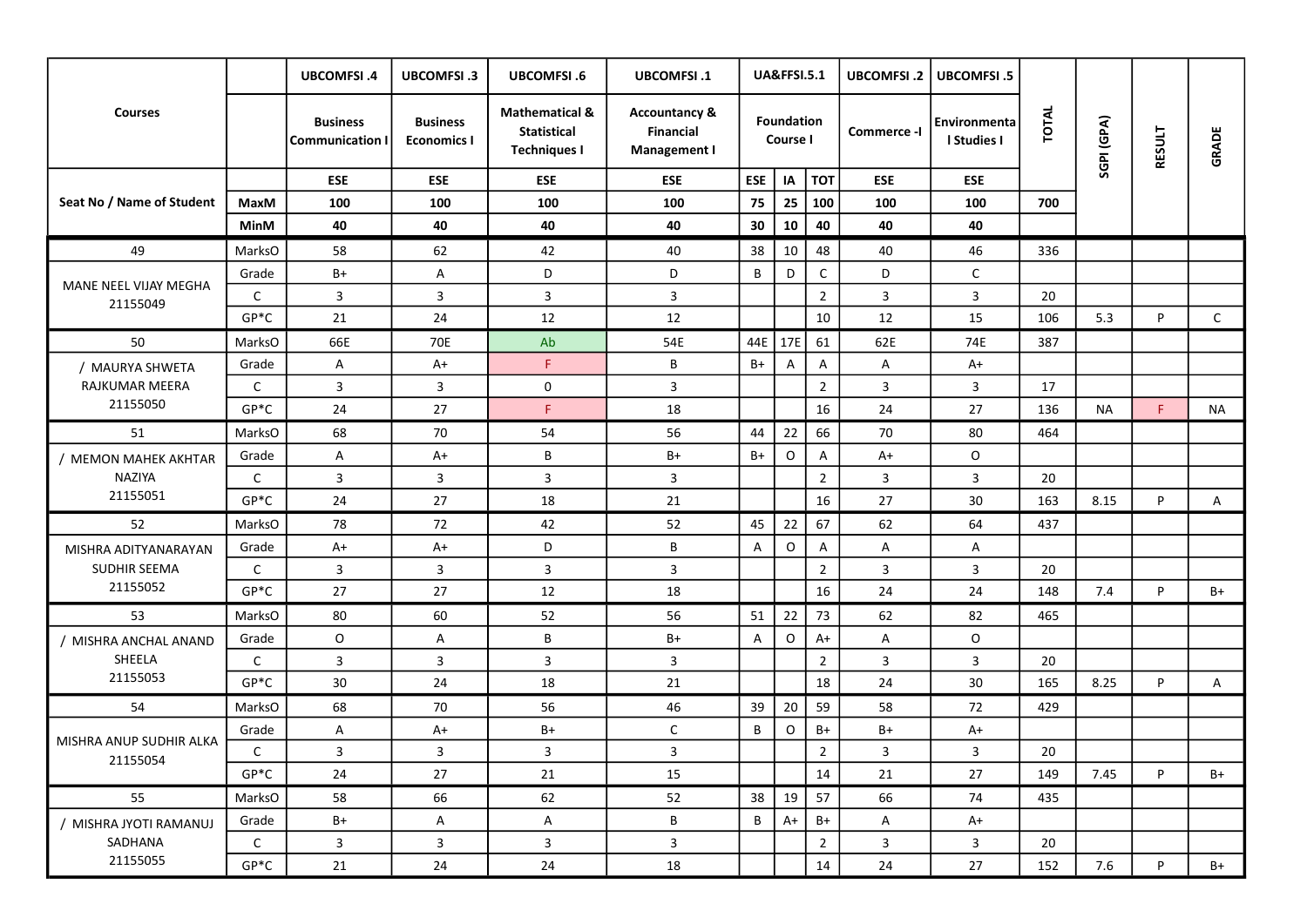|                           |              | <b>UBCOMFSI.4</b>                         | <b>UBCOMFSI.3</b>                     | <b>UBCOMFSI.6</b>                                                      | <b>UBCOMFSI.1</b>                                                   |             | <b>UA&amp;FFSI.5.1</b>        |                | <b>UBCOMFSI.2</b> | <b>UBCOMFSI.5</b>           |       |            |               |       |  |
|---------------------------|--------------|-------------------------------------------|---------------------------------------|------------------------------------------------------------------------|---------------------------------------------------------------------|-------------|-------------------------------|----------------|-------------------|-----------------------------|-------|------------|---------------|-------|--|
| <b>Courses</b>            |              | <b>Business</b><br><b>Communication I</b> | <b>Business</b><br><b>Economics I</b> | <b>Mathematical &amp;</b><br><b>Statistical</b><br><b>Techniques I</b> | <b>Accountancy &amp;</b><br><b>Financial</b><br><b>Management I</b> |             | <b>Foundation</b><br>Course I |                | Commerce -I       | Environmenta<br>I Studies I | TOTAL | SGPI (GPA) | <b>RESULT</b> | GRADE |  |
|                           |              | <b>ESE</b>                                | <b>ESE</b>                            | <b>ESE</b>                                                             | <b>ESE</b>                                                          | <b>ESE</b>  | IA                            | <b>TOT</b>     | <b>ESE</b>        | <b>ESE</b>                  |       |            |               |       |  |
| Seat No / Name of Student | MaxM         | 100                                       | 100                                   | 100                                                                    | 100                                                                 | 75          | 25                            | 100            | 100               | 100                         | 700   |            |               |       |  |
|                           | <b>MinM</b>  | 40                                        | 40                                    | 40                                                                     | 40                                                                  | 30          | 10                            | 40             | 40                | 40                          |       |            |               |       |  |
| 56                        | MarksO       | 54                                        | 56                                    | 48                                                                     | 54                                                                  | 33          | 19                            | 52             | 50                | 64                          | 378   |            |               |       |  |
| / MISTRY HEENAL           | Grade        | B                                         | B+                                    | $\mathsf C$                                                            | B                                                                   | D           | A+                            | B              | $\, {\bf B}$      | A                           |       |            |               |       |  |
| HEMENDRA RAKSHA           | $\mathsf{C}$ | $\mathbf{3}$                              | $\overline{3}$                        | 3                                                                      | 3                                                                   |             |                               | $\overline{2}$ | $\overline{3}$    | $\mathbf{3}$                | 20    |            |               |       |  |
| 21155056                  | $GP*C$       | 18                                        | 21                                    | 15                                                                     | 18                                                                  |             |                               | 12             | 18                | 24                          | 126   | 6.3        | <b>P</b>      | B     |  |
| 57                        | MarksO       | 72                                        | 62                                    | 56                                                                     | 48                                                                  | 47          | 22                            | 69             | 64                | 80                          | 451   |            |               |       |  |
| MUJAWAR KAMIL MOHD        | Grade        | $A+$                                      | A                                     | $B+$                                                                   | $\mathsf{C}$                                                        | A           | $\circ$                       | Α              | A                 | $\circ$                     |       |            |               |       |  |
| SHEHJADI                  | $\mathsf{C}$ | $\mathbf{3}$                              | $\overline{3}$                        | 3                                                                      | 3                                                                   |             |                               | $\overline{2}$ | $\overline{3}$    | 3                           | 20    |            |               |       |  |
| 21155057                  | $GP*C$       | 27                                        | 24                                    | 21                                                                     | 15                                                                  |             |                               | 16             | 24                | 30                          | 157   | 7.85       | P             | $B+$  |  |
| 58                        | MarksO       | 70                                        | 64                                    | 58                                                                     | 40                                                                  | 38          | 21                            | 59             | 60                | 66                          | 417   |            |               |       |  |
| NEGI HARSHDEEP            | Grade        | $A+$                                      | A                                     | $B+$                                                                   | D                                                                   | B           | $\circ$                       | $B+$           | A                 | A                           |       |            |               |       |  |
| JASPALSINGH PINKI         | $\mathsf{C}$ | $\mathbf{3}$                              | $\overline{3}$                        | 3                                                                      | 3                                                                   |             |                               | $\overline{2}$ | $\mathbf{3}$      | $\overline{3}$              | 20    |            |               |       |  |
| 21155058                  | $GP*C$       | 27                                        | 24                                    | 21                                                                     | 12                                                                  |             |                               | 14             | 24                | 24                          | 146   | 7.3        | P             | $B+$  |  |
| 59                        | MarksO       | 64E                                       | 60E                                   | <b>50E</b>                                                             | 46E                                                                 | 00F         | 19E                           | 19             | 52E               | 68E                         | 359   |            |               |       |  |
| ODICH KHUSHI HIRALAL      | Grade        | A                                         | $\overline{A}$                        | В                                                                      | $\mathsf{C}$                                                        | $\mathsf F$ | $A+$                          | F.             | B                 | A                           |       |            |               |       |  |
| LALITA                    | $\mathsf{C}$ | $\overline{3}$                            | 3                                     | $\mathbf{3}$                                                           | 3                                                                   |             |                               | $ -$           | $\overline{3}$    | $\overline{3}$              | 18    |            |               |       |  |
| 21155059                  | $GP*C$       | 24                                        | 24                                    | 18                                                                     | 15                                                                  |             |                               | F.             | 18                | 24                          | 123   | <b>NA</b>  | F             | NA    |  |
| 60                        | MarksO       | 82                                        | 78                                    | 52                                                                     | 40                                                                  | 44          | 23                            | 67             | 40                | 58                          | 417   |            |               |       |  |
| PAGARE SAINEE SANJAY      | Grade        | $\circ$                                   | $A+$                                  | В                                                                      | D                                                                   | B+          | $\mathsf{O}$                  | Α              | D                 | $B+$                        |       |            |               |       |  |
| <b>SUREKHA</b>            | $\mathsf{C}$ | $\mathsf{3}$                              | $\overline{3}$                        | 3                                                                      | 3                                                                   |             |                               | $\overline{2}$ | $\mathbf{3}$      | 3                           | 20    |            |               |       |  |
| 21155060                  | $GP*C$       | 30                                        | 27                                    | 18                                                                     | 12                                                                  |             |                               | 16             | 12                | 21                          | 136   | 6.8        | P             | B     |  |
| 61                        | MarksO       | 66                                        | 54                                    | 44                                                                     | 46                                                                  | 39          | 24                            | 63             | 72                | 68                          | 413   |            |               |       |  |
| / PAL KU SUPRIYA UMESH    | Grade        | A                                         | В                                     | D                                                                      | C                                                                   | B           | O                             | A              | A+                | A                           |       |            |               |       |  |
| SHASHIKALA                | $\mathsf{C}$ | $\overline{\mathbf{3}}$                   | $\mathbf{3}$                          | $\mathbf{3}$                                                           | $\mathbf{3}$                                                        |             |                               | $\sqrt{2}$     | $\mathbf{3}$      | $\mathbf{3}$                | 20    |            |               |       |  |
| 21155061                  | $GP*C$       | 24                                        | 18                                    | 12                                                                     | 15                                                                  |             |                               | 16             | 27                | 24                          | 136   | 6.8        | P             | B     |  |
| 62                        | MarksO       | 70                                        | 64                                    | 54                                                                     | 44                                                                  | 41          | 23                            | 64             | 70                | 74                          | 440   |            |               |       |  |
| / PALEJA DARSHNA HARESH   | Grade        | $A+$                                      | $\mathsf{A}$                          | B                                                                      | D                                                                   | B           | $\mathsf O$                   | $\mathsf{A}$   | $A+$              | $A+$                        |       |            |               |       |  |
| DAKSHA PALEJA             | $\mathsf{C}$ | $\mathbf{3}$                              | $\overline{\mathbf{3}}$               | $\mathbf{3}$                                                           | $\mathbf{3}$                                                        |             |                               | $\overline{2}$ | $\mathbf{3}$      | $\mathbf{3}$                | 20    |            |               |       |  |
| 21155062                  | $GP*C$       | 27                                        | 24                                    | 18                                                                     | 12                                                                  |             |                               | 16             | 27                | 27                          | 151   | 7.55       | P             | $B+$  |  |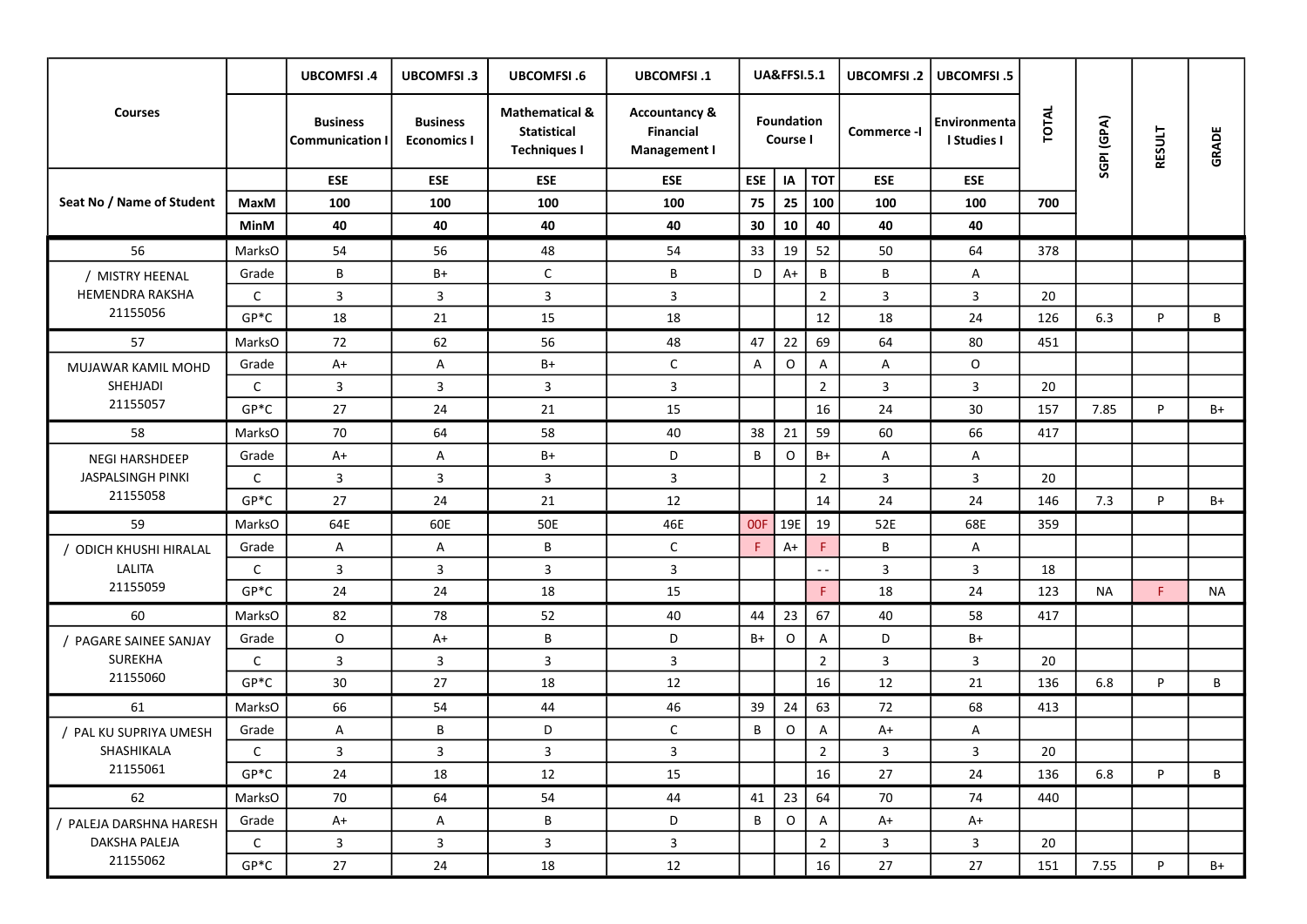|                           |              | <b>UBCOMFSI.4</b>                         | <b>UBCOMFSI.3</b>                     | <b>UBCOMFSI.6</b>                                                      | <b>UBCOMFSI.1</b>                                                   |             | <b>UA&amp;FFSI.5.1</b>        |                | <b>UBCOMFSI.2</b> | <b>UBCOMFSI.5</b>           |              |            |               |              |  |
|---------------------------|--------------|-------------------------------------------|---------------------------------------|------------------------------------------------------------------------|---------------------------------------------------------------------|-------------|-------------------------------|----------------|-------------------|-----------------------------|--------------|------------|---------------|--------------|--|
| <b>Courses</b>            |              | <b>Business</b><br><b>Communication I</b> | <b>Business</b><br><b>Economics I</b> | <b>Mathematical &amp;</b><br><b>Statistical</b><br><b>Techniques I</b> | <b>Accountancy &amp;</b><br><b>Financial</b><br><b>Management I</b> |             | <b>Foundation</b><br>Course I |                | Commerce -I       | Environmenta<br>I Studies I | TOTAL        | SGPI (GPA) | <b>RESULT</b> | GRADE        |  |
|                           |              | <b>ESE</b>                                | <b>ESE</b>                            | <b>ESE</b>                                                             | <b>ESE</b>                                                          | <b>ESE</b>  | IA                            | <b>TOT</b>     | <b>ESE</b>        | <b>ESE</b>                  |              |            |               |              |  |
| Seat No / Name of Student | MaxM         | 100                                       | 100                                   | 100                                                                    | 100                                                                 | 75          | 25                            | 100            | 100               | 100                         | 700          |            |               |              |  |
|                           | <b>MinM</b>  | 40                                        | 40                                    | 40                                                                     | 40                                                                  | 30          | 10                            | 40             | 40                | 40                          |              |            |               |              |  |
| 63                        | MarksO       | Ab                                        | Ab                                    | Ab                                                                     | Ab                                                                  | Ab          | 10E                           | 10             | Ab                | Ab                          | 10           |            |               |              |  |
| PANCHOLI ANUJ             | Grade        | F.                                        | F.                                    | F                                                                      | F.                                                                  | F.          | D                             | F              | F.                | F.                          |              |            |               |              |  |
| CHETANKUMAR ANUJ          | $\mathsf{C}$ | $\mathbf 0$                               | $\mathbf 0$                           | $\mathbf 0$                                                            | 0                                                                   |             |                               | 0              | 0                 | $\mathbf{0}$                | $\mathsf{O}$ |            |               |              |  |
| 21155063                  | $GP*C$       | F.                                        | F.                                    | F.                                                                     | F.                                                                  |             |                               | 0              | F.                | F.                          | $\mathbf 0$  | <b>NA</b>  | E.            | <b>NA</b>    |  |
| 64                        | MarksO       | 56                                        | 50                                    | 48                                                                     | 40                                                                  | 36          | 21                            | 57             | 50                | 58                          | 359          |            |               |              |  |
| PANDEY ANJALI ARUN        | Grade        | B+                                        | В                                     | $\mathsf C$                                                            | D                                                                   | $\mathsf C$ | $\mathsf{O}$                  | $B+$           | B                 | $B+$                        |              |            |               |              |  |
| LAXMI                     | $\mathsf{C}$ | $\mathsf{3}$                              | $\overline{3}$                        | 3                                                                      | $\mathbf{3}$                                                        |             |                               | $\overline{2}$ | $\overline{3}$    | 3                           | 20           |            |               |              |  |
| 21155064                  | $GP*C$       | 21                                        | 18                                    | 15                                                                     | 12                                                                  |             |                               | 14             | 18                | 21                          | 119          | 5.95       | P             | $\mathsf{C}$ |  |
| 65                        | MarksO       | 74                                        | 64                                    | 44                                                                     | 40                                                                  | 45          | 23                            | 68             | 66                | 72                          | 428          |            |               |              |  |
| PANDEY DHRUV              | Grade        | $A+$                                      | A                                     | D                                                                      | D                                                                   | A           | $\circ$                       | A              | A                 | $A+$                        |              |            |               |              |  |
| DHARMENDRA NEELAM         | $\mathsf{C}$ | $\mathbf{3}$                              | $\overline{3}$                        | $\mathbf{3}$                                                           | 3                                                                   |             |                               | $\overline{2}$ | $\mathbf{3}$      | $\overline{3}$              | 20           |            |               |              |  |
| 21155065                  | $GP*C$       | 27                                        | 24                                    | 12                                                                     | 12                                                                  |             |                               | 16             | 24                | 27                          | 142          | 7.1        | P             | $B+$         |  |
| 66                        | MarksO       | 86                                        | 72                                    | 50                                                                     | 56                                                                  | 54          | 22                            | 76             | 74                | 82                          | 496          |            |               |              |  |
| PARAS SHALINI SATISH      | Grade        | $\circ$                                   | A+                                    | В                                                                      | $B+$                                                                | $A+$        | $\circ$                       | $A+$           | $A+$              | $\circ$                     |              |            |               |              |  |
| RUKMANI                   | $\mathsf{C}$ | $\mathbf{3}$                              | 3                                     | $\mathbf{3}$                                                           | 3                                                                   |             |                               | $\overline{2}$ | $\overline{3}$    | $\overline{3}$              | 20           |            |               |              |  |
| 21155066                  | $GP*C$       | 30                                        | 27                                    | 18                                                                     | 21                                                                  |             |                               | 18             | 27                | 30                          | 171          | 8.55       | P             | Α            |  |
| 67                        | MarksO       | 66                                        | 68                                    | 54                                                                     | 52                                                                  | 38          | 24                            | 62             | 72                | 76                          | 450          |            |               |              |  |
| PAREEK KAPIL RAMESH Anju  | Grade        | A                                         | $\overline{A}$                        | В                                                                      | B                                                                   | B           | $\mathsf{O}$                  | A              | $A+$              | $A+$                        |              |            |               |              |  |
| pareek                    | $\mathsf{C}$ | $\mathsf{3}$                              | $\overline{3}$                        | 3                                                                      | 3                                                                   |             |                               | $\overline{2}$ | $\overline{3}$    | 3                           | 20           |            |               |              |  |
| 21155067                  | $GP*C$       | 24                                        | 24                                    | 18                                                                     | 18                                                                  |             |                               | 16             | 27                | 27                          | 154          | 7.7        | <b>P</b>      | $B+$         |  |
| 68                        | MarksO       | 68                                        | 62                                    | 54                                                                     | 56                                                                  | 45          | 23                            | 68             | 70                | 54                          | 432          |            |               |              |  |
| PATEL AMAN AMARNATH       | Grade        | A                                         | A                                     | В                                                                      | B+                                                                  | A           | O                             | A              | A+                | В                           |              |            |               |              |  |
| SHOBHA                    | $\mathsf{C}$ | $\overline{\mathbf{3}}$                   | $\mathbf{3}$                          | $\mathbf{3}$                                                           | $\mathbf{3}$                                                        |             |                               | $\sqrt{2}$     | $\mathbf{3}$      | $\mathbf{3}$                | 20           |            |               |              |  |
| 21155068                  | $GP*C$       | 24                                        | 24                                    | 18                                                                     | 21                                                                  |             |                               | 16             | 27                | 18                          | 148          | 7.4        | P             | B+           |  |
| 69                        | MarksO       | 62                                        | 64                                    | 46                                                                     | 78                                                                  | 42          | 23                            | 65             | 62                | 74                          | 451          |            |               |              |  |
| PATEL IBRAHIM MOHAMMAD    | Grade        | $\mathsf{A}$                              | $\overline{A}$                        | $\mathsf C$                                                            | $A+$                                                                | $B+$        | $\circ$                       | $\mathsf{A}$   | A                 | $A+$                        |              |            |               |              |  |
| <b>UMAR FATIMA</b>        | $\mathsf{C}$ | $\mathbf{3}$                              | $\overline{\mathbf{3}}$               | $\mathbf{3}$                                                           | $\mathbf{3}$                                                        |             |                               | $\overline{2}$ | $\mathbf{3}$      | $\mathbf{3}$                | 20           |            |               |              |  |
| 21155069                  | $GP*C$       | 24                                        | 24                                    | 15                                                                     | 27                                                                  |             |                               | 16             | 24                | 27                          | 157          | 7.85       | P             | $B+$         |  |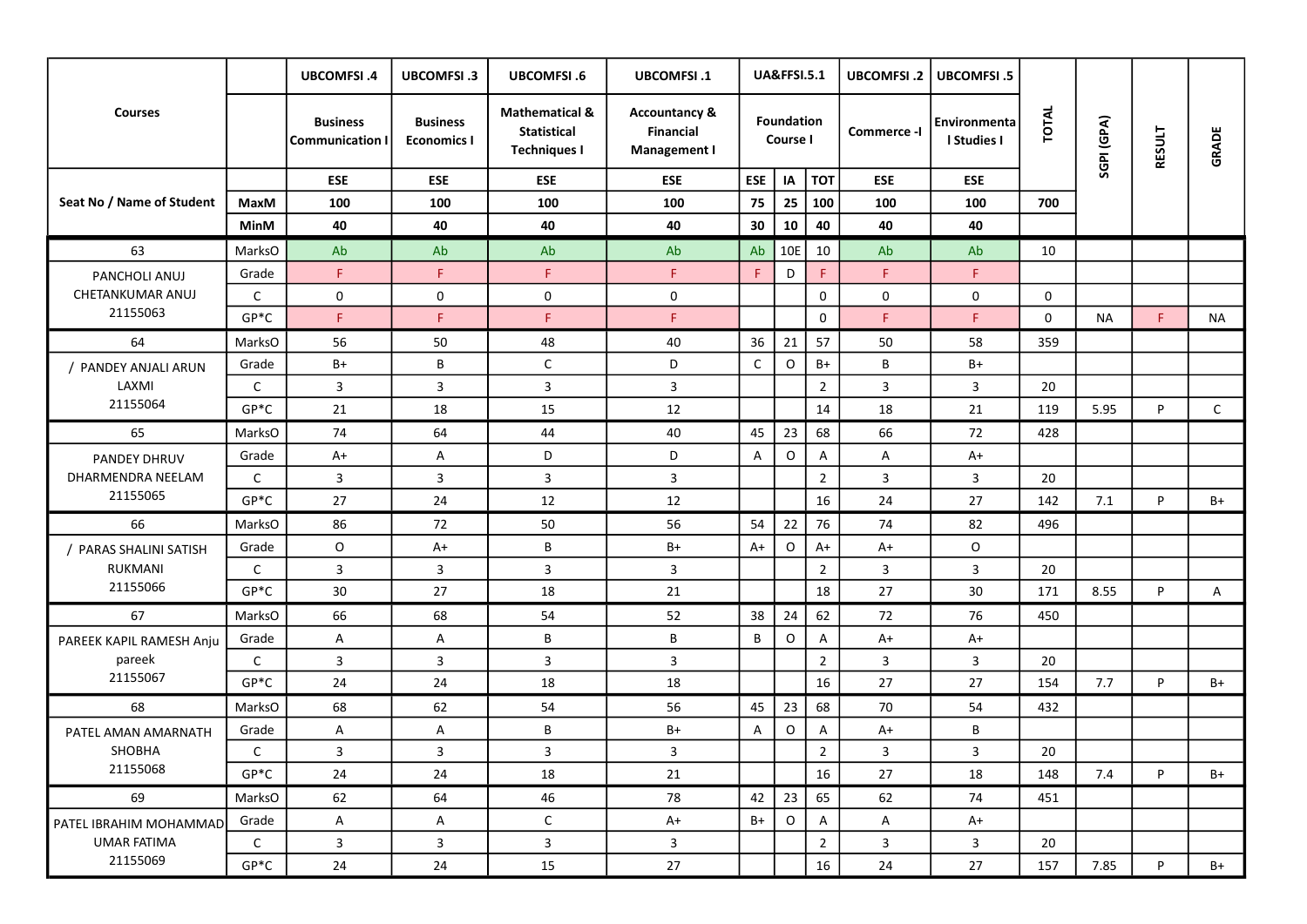|                             |              | <b>UBCOMFSI.4</b>                         | <b>UBCOMFSI.3</b>                     | <b>UBCOMFSI.6</b>                                                      | <b>UBCOMFSI.1</b>                                            |                           |                               | <b>UA&amp;FFSI.5.1</b> | <b>UBCOMFSI.2</b> | <b>UBCOMFSI.5</b>           |       |            |               |           |  |
|-----------------------------|--------------|-------------------------------------------|---------------------------------------|------------------------------------------------------------------------|--------------------------------------------------------------|---------------------------|-------------------------------|------------------------|-------------------|-----------------------------|-------|------------|---------------|-----------|--|
| <b>Courses</b>              |              | <b>Business</b><br><b>Communication I</b> | <b>Business</b><br><b>Economics I</b> | <b>Mathematical &amp;</b><br><b>Statistical</b><br><b>Techniques I</b> | <b>Accountancy &amp;</b><br>Financial<br><b>Management I</b> |                           | <b>Foundation</b><br>Course I |                        | Commerce -I       | Environmenta<br>I Studies I | TOTAL | SGPI (GPA) | <b>RESULT</b> | GRADE     |  |
|                             |              | ESE                                       | <b>ESE</b>                            | ESE                                                                    | ESE                                                          | <b>ESE</b>                | IA                            | <b>TOT</b>             | ESE               | <b>ESE</b>                  |       |            |               |           |  |
| Seat No / Name of Student   | <b>MaxM</b>  | 100                                       | 100                                   | 100                                                                    | 100                                                          | 75                        | 25                            | 100                    | 100               | 100                         | 700   |            |               |           |  |
|                             | MinM         | 40                                        | 40                                    | 40                                                                     | 40                                                           | 30                        | 10                            | 40                     | 40                | 40                          |       |            |               |           |  |
| 70                          | MarksO       | 70                                        | 68                                    | 48                                                                     | 50                                                           | 48                        | 20                            | 68                     | 62                | 76                          | 442   |            |               |           |  |
| PATIL SHASHANK ANKUSH       | Grade        | $A+$                                      | $\mathsf{A}$                          | $\mathsf C$                                                            | B                                                            | A                         | $\mathsf O$                   | Α                      | A                 | A+                          |       |            |               |           |  |
| HARSHALA                    | $\mathsf{C}$ | $\overline{3}$                            | 3                                     | $\overline{3}$                                                         | $\mathbf{3}$                                                 |                           |                               | $\overline{2}$         | $\mathbf{3}$      | $\mathbf{3}$                | 20    |            |               |           |  |
| 21155070                    | $GP*C$       | 27                                        | 24                                    | 15                                                                     | 18                                                           |                           |                               | 16                     | 24                | 27                          | 151   | 7.55       | P             | B+        |  |
| 71                          | MarksO       | 72                                        | 64                                    | 40                                                                     | 48                                                           | 45                        | 24                            | 69                     | 72                | 70                          | 435   |            |               |           |  |
| POOJARI AKSHAY SURESH       | Grade        | $A+$                                      | A                                     | D                                                                      | $\mathsf{C}$                                                 | $\boldsymbol{\mathsf{A}}$ | $\mathsf O$                   | A                      | $A+$              | $A+$                        |       |            |               |           |  |
| <b>NAINA</b>                | $\mathsf{C}$ | $\overline{3}$                            | $\overline{3}$                        | 3                                                                      | $\mathbf{3}$                                                 |                           |                               | $\overline{2}$         | $\mathbf{3}$      | $\mathbf{3}$                | 20    |            |               |           |  |
| 21155071                    | $GP*C$       | 27                                        | 24                                    | 12                                                                     | 15                                                           |                           |                               | 16                     | 27                | 27                          | 148   | 7.4        | P             | $B+$      |  |
| 72                          | MarksO       | 86                                        | 70                                    | 58                                                                     | 58                                                           | 56                        | 20                            | 76                     | 76                | 82                          | 506   |            |               |           |  |
| QUAZI HAMZA SHAFIQUE        | Grade        | O                                         | A+                                    | B+                                                                     | B+                                                           | $A+$                      | O                             | $A+$                   | $A+$              | $\circ$                     |       |            |               |           |  |
| AHMED YASMEEN PARVEEN       | $\mathsf{C}$ | $\overline{3}$                            | $\overline{3}$                        | $\mathbf{3}$                                                           | 3                                                            |                           |                               | $\overline{2}$         | $\mathbf{3}$      | 3                           | 20    |            |               |           |  |
| 21155072                    | $GP*C$       | 30                                        | 27                                    | 21                                                                     | 21                                                           |                           |                               | 18                     | 27                | 30                          | 174   | 8.7        | P             | A         |  |
| 73                          | MarksO       | 86                                        | 70                                    | 60                                                                     | 58                                                           | 56                        | 23                            | 79                     | 76                | 82                          | 511   |            |               |           |  |
| <b>QUAZI HANZALA QUADIR</b> | Grade        | $\mathsf O$                               | $A+$                                  | Α                                                                      | $B+$                                                         | $A+$                      | O                             | $A+$                   | $A+$              | $\circ$                     |       |            |               |           |  |
| AHMED MOHSINA               | $\mathsf{C}$ | $\overline{3}$                            | $\overline{3}$                        | $\mathbf{3}$                                                           | $\mathbf{3}$                                                 |                           |                               | $\overline{2}$         | $\mathbf{3}$      | $\mathbf{3}$                | 20    |            |               |           |  |
| 21155073                    | $GP*C$       | 30                                        | 27                                    | 24                                                                     | 21                                                           |                           |                               | 18                     | 27                | 30                          | 177   | 8.85       | P             | A         |  |
| 74                          | MarksO       | 62                                        | 48                                    | 40                                                                     | 40                                                           | 32                        | 10                            | 42                     | 50                | 68                          | 350   |            |               |           |  |
| RAI PALAK SANJEEV ALPANA    | Grade        | A                                         | $\mathsf{C}$                          | D                                                                      | D                                                            | D                         | D                             | D                      | B                 | A                           |       |            |               |           |  |
| 21155074                    | $\mathsf{C}$ | $\overline{3}$                            | $\overline{3}$                        | 3                                                                      | 3                                                            |                           |                               | $\overline{2}$         | $\mathbf{3}$      | $\mathbf{3}$                | 20    |            |               |           |  |
|                             | $GP*C$       | 24                                        | 15                                    | 12                                                                     | 12                                                           |                           |                               | 8                      | 18                | 24                          | 113   | 5.65       | P             | C         |  |
| 75                          | MarksO       | 26F                                       | 66E                                   | 66E                                                                    | 50E                                                          | 38E                       | 22E                           | 60                     | 64E               | 74E                         | 406   |            |               |           |  |
| RAJ ANIKET RAJU PREETI      | Grade        | F                                         | A                                     | A                                                                      | B                                                            | B                         | O                             | Α                      | A                 | A+                          |       |            |               |           |  |
| 21155075                    | $\mathsf{C}$ | $\mathbf 0$                               | 3                                     | 3                                                                      | 3                                                            |                           |                               | $\overline{2}$         | $\mathbf{3}$      | $\overline{3}$              | 17    |            |               |           |  |
|                             | $GP*C$       | F.                                        | 24                                    | 24                                                                     | 18                                                           |                           |                               | 16                     | 24                | 27                          | 133   | <b>NA</b>  | F.            | <b>NA</b> |  |
| 76                          | MarksO       | 62E                                       | 62E                                   | 48E                                                                    | 26F                                                          | 39E 24E                   |                               | 63                     | 70E               | 56E                         | 387   |            |               |           |  |
| RAMBALL SUZZEN ZAHID        | Grade        | A                                         | $\mathsf{A}$                          | $\mathsf C$                                                            | F.                                                           | B                         | $\circ$                       | A                      | $A+$              | $B+$                        |       |            |               |           |  |
| <b>SOFIYA</b>               | $\mathsf{C}$ | $\overline{3}$                            | $\mathbf{3}$                          | 3                                                                      | 0                                                            |                           |                               | $\overline{2}$         | $\overline{3}$    | $\mathbf{3}$                | 17    |            |               |           |  |
| 21155076                    | $GP*C$       | 24                                        | 24                                    | 15                                                                     | F.                                                           |                           |                               | 16                     | 27                | 21                          | 127   | NA         | F.            | <b>NA</b> |  |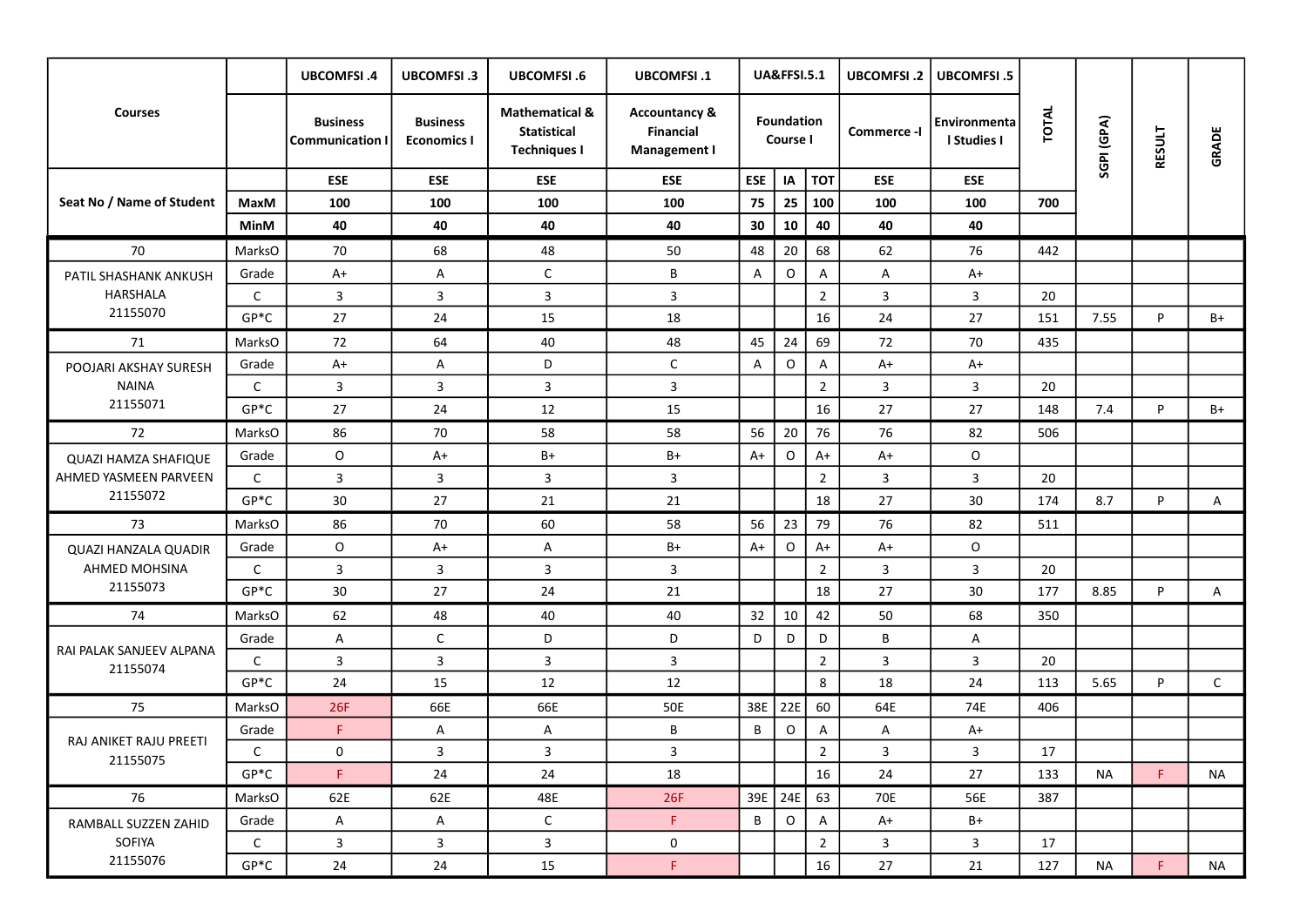|                           |              | <b>UBCOMFSI.4</b>                       | <b>UBCOMFSI.3</b>                     | <b>UBCOMFSI.6</b>                                                      | <b>UBCOMFSI.1</b>                                                   |                           | <b>UA&amp;FFSI.5.1</b>        |                | <b>UBCOMFSI.2</b> | <b>UBCOMFSI.5</b>           |       |            |               |              |  |
|---------------------------|--------------|-----------------------------------------|---------------------------------------|------------------------------------------------------------------------|---------------------------------------------------------------------|---------------------------|-------------------------------|----------------|-------------------|-----------------------------|-------|------------|---------------|--------------|--|
| <b>Courses</b>            |              | <b>Business</b><br><b>Communication</b> | <b>Business</b><br><b>Economics I</b> | <b>Mathematical &amp;</b><br><b>Statistical</b><br><b>Techniques I</b> | <b>Accountancy &amp;</b><br><b>Financial</b><br><b>Management I</b> |                           | <b>Foundation</b><br>Course I |                | Commerce -I       | Environmenta<br>I Studies I | TOTAL | SGPI (GPA) | <b>RESULT</b> | GRADE        |  |
|                           |              | <b>ESE</b>                              | <b>ESE</b>                            | <b>ESE</b>                                                             | <b>ESE</b>                                                          | <b>ESE</b>                | IA                            | <b>TOT</b>     | ESE               | ESE                         |       |            |               |              |  |
| Seat No / Name of Student | MaxM         | 100                                     | 100                                   | 100                                                                    | 100                                                                 | 75                        | 25                            | 100            | 100               | 100                         | 700   |            |               |              |  |
|                           | <b>MinM</b>  | 40                                      | 40                                    | 40                                                                     | 40                                                                  | 30                        | 10                            | 40             | 40                | 40                          |       |            |               |              |  |
| 77                        | MarksO       | 70                                      | 68                                    | 52                                                                     | 42                                                                  | 50                        | 23                            | 73             | 68                | 60                          | 433   |            |               |              |  |
| RATHOD DHRUVKUMAR         | Grade        | $A+$                                    | A                                     | В                                                                      | D                                                                   | A                         | $\circ$                       | $A+$           | A                 | A                           |       |            |               |              |  |
| YASWANTH MEENAKASHI       | $\mathsf{C}$ | $\overline{3}$                          | $\overline{3}$                        | 3                                                                      | $\mathbf{3}$                                                        |                           |                               | $\overline{2}$ | $\mathbf{3}$      | $\overline{3}$              | 20    |            |               |              |  |
| 21155077                  | $GP*C$       | 27                                      | 24                                    | 18                                                                     | 12                                                                  |                           |                               | 18             | 24                | 24                          | 147   | 7.35       | P             | B+           |  |
| 78                        | MarksO       | 46E                                     | 24F                                   | 28F                                                                    | 26F                                                                 | 32E                       | 14E                           | 46             | 50E               | 66E                         | 286   |            |               |              |  |
| RAWAT GIRISH NANDAN       | Grade        | $\mathsf{C}$                            | F                                     | F.                                                                     | F.                                                                  | D                         | $B+$                          | $\mathsf C$    | B                 | A                           |       |            |               |              |  |
| <b>BHAGWATI DEVI</b>      | $\mathsf{C}$ | $\mathbf{3}$                            | $\mathbf 0$                           | 0                                                                      | 0                                                                   |                           |                               | $\overline{2}$ | $\mathbf{3}$      | 3                           | 11    |            |               |              |  |
| 21155078                  | $GP*C$       | 15                                      | F.                                    | F.                                                                     | F.                                                                  |                           |                               | 10             | 18                | 24                          | 67    | <b>NA</b>  | F             | <b>NA</b>    |  |
| 79                        | MarksO       | 48                                      | 50                                    | 40                                                                     | 48                                                                  | 30                        | 24                            | 54             | 56                | 62                          | 358   |            |               |              |  |
| SAJID AYSHA MOHD SAJID    | Grade        | $\mathsf{C}$                            | B                                     | D                                                                      | $\mathsf{C}$                                                        | D                         | $\circ$                       | B              | B+                | A                           |       |            |               |              |  |
| RAVIA                     | $\mathsf{C}$ | $\mathbf{3}$                            | $\overline{\mathbf{3}}$               | $\overline{3}$                                                         | $\mathbf{3}$                                                        |                           |                               | $\overline{2}$ | $\mathbf{3}$      | 3                           | 20    |            |               |              |  |
| 21155079                  | $GP*C$       | 15                                      | 18                                    | 12                                                                     | 15                                                                  |                           |                               | 12             | 21                | 24                          | 117   | 5.85       | P             | $\mathsf{C}$ |  |
| 80                        | MarksO       | 68                                      | 68                                    | 54                                                                     | 68                                                                  | 47                        | 23                            | 70             | 56                | 70                          | 454   |            |               |              |  |
| / SARKAR SNEHA            | Grade        | A                                       | $\mathsf{A}$                          | В                                                                      | A                                                                   | A                         | $\circ$                       | $A+$           | B+                | $A+$                        |       |            |               |              |  |
| SHYAMAPADA POMPA          | $\mathsf{C}$ | $\overline{3}$                          | $\overline{\mathbf{3}}$               | 3                                                                      | 3                                                                   |                           |                               | $\overline{2}$ | $\mathbf{3}$      | $\overline{3}$              | 20    |            |               |              |  |
| 21155080                  | $GP*C$       | 24                                      | 24                                    | 18                                                                     | 24                                                                  |                           |                               | 18             | 21                | 27                          | 156   | 7.8        | P             | B+           |  |
| 81                        | MarksO       | 68                                      | 70                                    | 50                                                                     | 52                                                                  | 44                        | 22                            | 66             | 72                | 74                          | 452   |            |               |              |  |
| SAYED MOHD REHAB MOHD     | Grade        | A                                       | $A+$                                  | В                                                                      | B                                                                   | B+                        | $\mathsf{O}$                  | Α              | $A+$              | $A+$                        |       |            |               |              |  |
| RAFIQ BARKET BEE          | $\mathsf{C}$ | $\mathbf{3}$                            | $\overline{3}$                        | 3                                                                      | 3                                                                   |                           |                               | $\overline{2}$ | $\mathbf{3}$      | $\overline{3}$              | 20    |            |               |              |  |
| 21155081                  | $GP*C$       | 24                                      | 27                                    | 18                                                                     | 18                                                                  |                           |                               | 16             | 27                | 27                          | 157   | 7.85       | P             | B+           |  |
| 82                        | MarksO       | 86                                      | 70                                    | 60                                                                     | 40                                                                  | 56                        | 23                            | 79             | 72                | 80                          | 487   |            |               |              |  |
| SAYYED MEHBOOB YUSUF      | Grade        | O                                       | A+                                    | Α                                                                      | D                                                                   | $A+$                      | O                             | $A+$           | A+                | $\mathsf{O}$                |       |            |               |              |  |
| AMINA                     | $\mathsf{C}$ | $\overline{3}$                          | 3                                     | 3                                                                      | 3                                                                   |                           |                               | $\overline{2}$ | $\mathbf{3}$      | $\mathbf{3}$                | 20    |            |               |              |  |
| 21155082                  | $GP*C$       | 30                                      | 27                                    | 24                                                                     | 12                                                                  |                           |                               | 18             | 27                | 30 <sup>°</sup>             | 168   | 8.4        | P             | A            |  |
| 83                        | MarksO       | 68E                                     | 70E                                   | 40E                                                                    | 16F                                                                 |                           | 48E   23E                     | 71             | 64E               | 80E                         | 409   |            |               |              |  |
| SAYYED SAAD SADIQ FIRDOUS | Grade        | A                                       | $A+$                                  | D                                                                      | F.                                                                  | $\boldsymbol{\mathsf{A}}$ | $\circ$                       | $A+$           | A                 | $\mathsf O$                 |       |            |               |              |  |
|                           | $\mathsf{C}$ | $\overline{3}$                          | $\overline{3}$                        | $\mathbf{3}$                                                           | $\mathbf 0$                                                         |                           |                               | $\overline{2}$ | $\mathbf{3}$      | $\mathbf{3}$                | 17    |            |               |              |  |
| 21155083                  | $GP*C$       | 24                                      | 27                                    | 12                                                                     | F.                                                                  |                           |                               | 18             | 24                | 30 <sup>°</sup>             | 135   | <b>NA</b>  | F.            | <b>NA</b>    |  |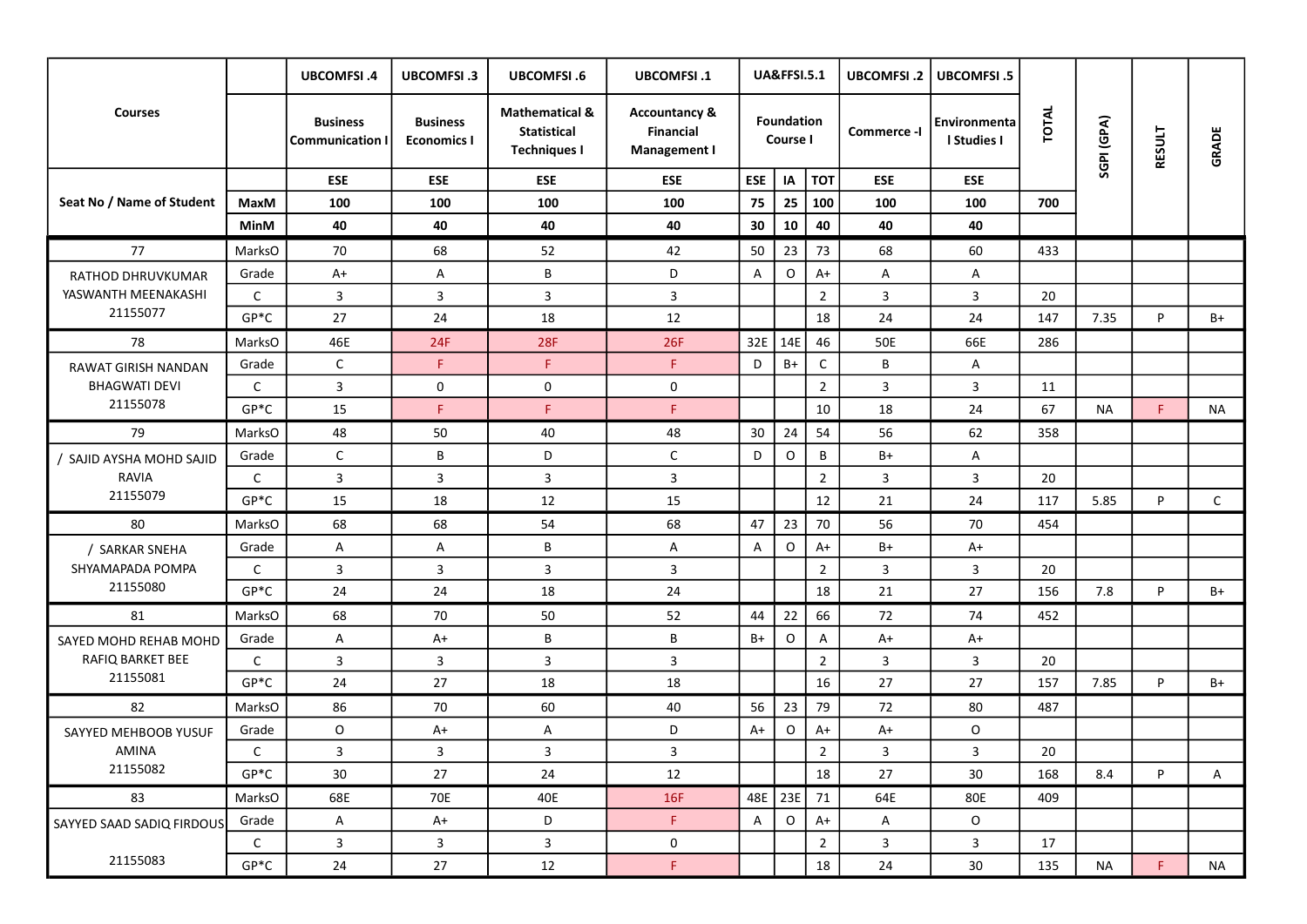|                                                        |                | <b>UBCOMFSI.4</b>                         | <b>UBCOMFSI.3</b>                     | <b>UBCOMFSI.6</b>                                                      | <b>UBCOMFSI.1</b>                                                   |            | <b>UA&amp;FFSI.5.1</b>        |                | <b>UBCOMFSI.2</b> | <b>UBCOMFSI.5</b>           |              |            |               |       |  |
|--------------------------------------------------------|----------------|-------------------------------------------|---------------------------------------|------------------------------------------------------------------------|---------------------------------------------------------------------|------------|-------------------------------|----------------|-------------------|-----------------------------|--------------|------------|---------------|-------|--|
| <b>Courses</b>                                         |                | <b>Business</b><br><b>Communication I</b> | <b>Business</b><br><b>Economics I</b> | <b>Mathematical &amp;</b><br><b>Statistical</b><br><b>Techniques I</b> | <b>Accountancy &amp;</b><br><b>Financial</b><br><b>Management I</b> |            | <b>Foundation</b><br>Course I |                | Commerce -I       | Environmenta<br>I Studies I | <b>TOTAL</b> | SGPI (GPA) | <b>RESULT</b> | GRADE |  |
|                                                        |                | <b>ESE</b>                                | <b>ESE</b>                            | <b>ESE</b>                                                             | <b>ESE</b>                                                          | <b>ESE</b> | IA                            | <b>TOT</b>     | <b>ESE</b>        | <b>ESE</b>                  |              |            |               |       |  |
| Seat No / Name of Student                              | MaxM           | 100                                       | 100                                   | 100                                                                    | 100                                                                 | 75         | 25                            | 100            | 100               | 100                         | 700          |            |               |       |  |
|                                                        | <b>MinM</b>    | 40                                        | 40                                    | 40                                                                     | 40                                                                  | 30         | 10                            | 40             | 40                | 40                          |              |            |               |       |  |
| 84                                                     | MarksO         | 86                                        | 70                                    | 62                                                                     | 58                                                                  | 54         | 21                            | 75             | 74                | 82                          | 507          |            |               |       |  |
| SAYYED SHIJRA ABDUL                                    | Grade          | $\circ$                                   | A+                                    | A                                                                      | B+                                                                  | $A+$       | O                             | A+             | $A+$              | $\circ$                     |              |            |               |       |  |
| REHMAN NAZMA                                           | $\mathsf{C}$   | $\mathbf{3}$                              | $\overline{3}$                        | 3                                                                      | $\mathbf{3}$                                                        |            |                               | $\overline{2}$ | $\overline{3}$    | $\overline{3}$              | 20           |            |               |       |  |
| 21155084                                               | $GP*C$         | 30                                        | 27                                    | 24                                                                     | 21                                                                  |            |                               | 18             | 27                | 30                          | 177          | 8.85       | P             | Α     |  |
| 85                                                     | MarksO         | 68                                        | 44                                    | 54                                                                     | 40                                                                  | 50         | 22                            | 72             | 70                | 78                          | 426          |            |               |       |  |
| SHAH PRATHAM PANKAJ                                    | Grade          | A                                         | D                                     | В                                                                      | D                                                                   | A          | $\circ$                       | $A+$           | $A+$              | $A+$                        |              |            |               |       |  |
| <b>MOUSAMI</b>                                         | $\mathsf{C}$   | $\mathbf{3}$                              | $\overline{3}$                        | 3                                                                      | 3                                                                   |            |                               | $\overline{2}$ | $\overline{3}$    | 3                           | 20           |            |               |       |  |
| 21155085                                               | $GP*C$         | 24                                        | 12                                    | 18                                                                     | 12                                                                  |            |                               | 18             | 27                | 27                          | 138          | 6.9        | P             | B     |  |
| 86                                                     | MarksO         | 62                                        | 58                                    | 42                                                                     | 48                                                                  | 41         | 20                            | 61             | 56                | 70                          | 397          |            |               |       |  |
| SHAIKH AFZAL NAFIS SAIRO                               | Grade          | A                                         | $B+$                                  | D                                                                      | C                                                                   | B          | $\circ$                       | A              | B+                | $A+$                        |              |            |               |       |  |
| <b>BANO</b>                                            | $\mathsf{C}$   | $\mathbf{3}$                              | $\overline{\mathbf{3}}$               | 3                                                                      | 3                                                                   |            |                               | $\overline{2}$ | $\mathbf{3}$      | 3                           | 20           |            |               |       |  |
| 21155086                                               | $GP*C$         | 24                                        | 21                                    | 12                                                                     | 15                                                                  |            |                               | 16             | 21                | 27                          | 136          | 6.8        | P             | B     |  |
| 87                                                     | MarksO         | 86                                        | 70                                    | 60                                                                     | 48                                                                  | 56         | 10                            | 66             | 74                | 82                          | 486          |            |               |       |  |
| SHAIKH AKRAMAUDDIN                                     | Grade          | $\circ$                                   | A+                                    | A                                                                      | $\mathsf{C}$                                                        | $A+$       | D                             | A              | $A+$              | $\circ$                     |              |            |               |       |  |
| MUMTAZUDDIN ZARRIN SABA                                | $\mathsf{C}$   | $\overline{3}$                            | 3                                     | 3                                                                      | 3                                                                   |            |                               | $\overline{2}$ | $\overline{3}$    | $\overline{3}$              | 20           |            |               |       |  |
| 21155087                                               | $GP*C$         | 30                                        | 27                                    | 24                                                                     | 15                                                                  |            |                               | 16             | 27                | 30                          | 169          | 8.45       | P             | Α     |  |
| 88                                                     | MarksO         | 76                                        | 78                                    | 64                                                                     | 56                                                                  | 48         | 23                            | 71             | 74                | 76                          | 495          |            |               |       |  |
| SHAIKH FATIMA GULAM                                    | Grade          | $A+$                                      | $A+$                                  | A                                                                      | $B+$                                                                | A          | $\circ$                       | $A+$           | A+                | $A+$                        |              |            |               |       |  |
| HUSSAIN SHABANA                                        | $\mathsf{C}$   | $\mathbf{3}$                              | $\overline{\mathbf{3}}$               | 3                                                                      | 3                                                                   |            |                               | $\overline{2}$ | $\overline{3}$    | 3                           | 20           |            |               |       |  |
| 21155088                                               | $GP*C$         | 27                                        | 27                                    | 24                                                                     | 21                                                                  |            |                               | 18             | 27                | 27                          | 171          | 8.55       | P             | Α     |  |
| 89                                                     | MarksO         | 64                                        | 70                                    | 54                                                                     | 42                                                                  | 44         | 21                            | 65             | 70                | 78                          | 443          |            |               |       |  |
| SHAIKH MOHAMMED                                        | Grade          | A                                         | A+                                    | В                                                                      | D                                                                   | B+         | O                             | A              | A+                | $A+$                        |              |            |               |       |  |
| QAWSAIN HANIF SHAHEENA                                 | $\mathsf{C}^-$ | $\overline{\mathbf{3}}$                   | $\mathsf 3$                           | 3                                                                      | $\mathbf{3}$                                                        |            |                               | $\overline{2}$ | $\mathbf{3}$      | 3                           | 20           |            |               |       |  |
| 21155089                                               | $GP*C$         | 24                                        | 27                                    | 18                                                                     | 12                                                                  |            |                               | 16             | 27                | 27                          | 151          | 7.55       | P             | B+    |  |
| 90                                                     | MarksO         | 74                                        | 66                                    | 42                                                                     | 52                                                                  | 42         | 22                            | 64             | 70                | 68                          | 436          |            |               |       |  |
| SHAIKH NASIRHUSSAIN<br>MEHANDI NAZBUNNISSA<br>21155090 | Grade          | $A+$                                      | $\overline{A}$                        | D                                                                      | B                                                                   | $B+$       | $\circ$                       | A              | $A+$              | A                           |              |            |               |       |  |
|                                                        | $\mathsf{C}$   | $\mathbf{3}$                              | $\overline{\mathbf{3}}$               | 3                                                                      | 3                                                                   |            |                               | $\overline{2}$ | $\mathbf{3}$      | $\overline{3}$              | 20           |            |               |       |  |
|                                                        | $GP*C$         | 27                                        | 24                                    | 12                                                                     | 18                                                                  |            |                               | 16             | 27                | 24                          | 148          | 7.4        | P             | $B+$  |  |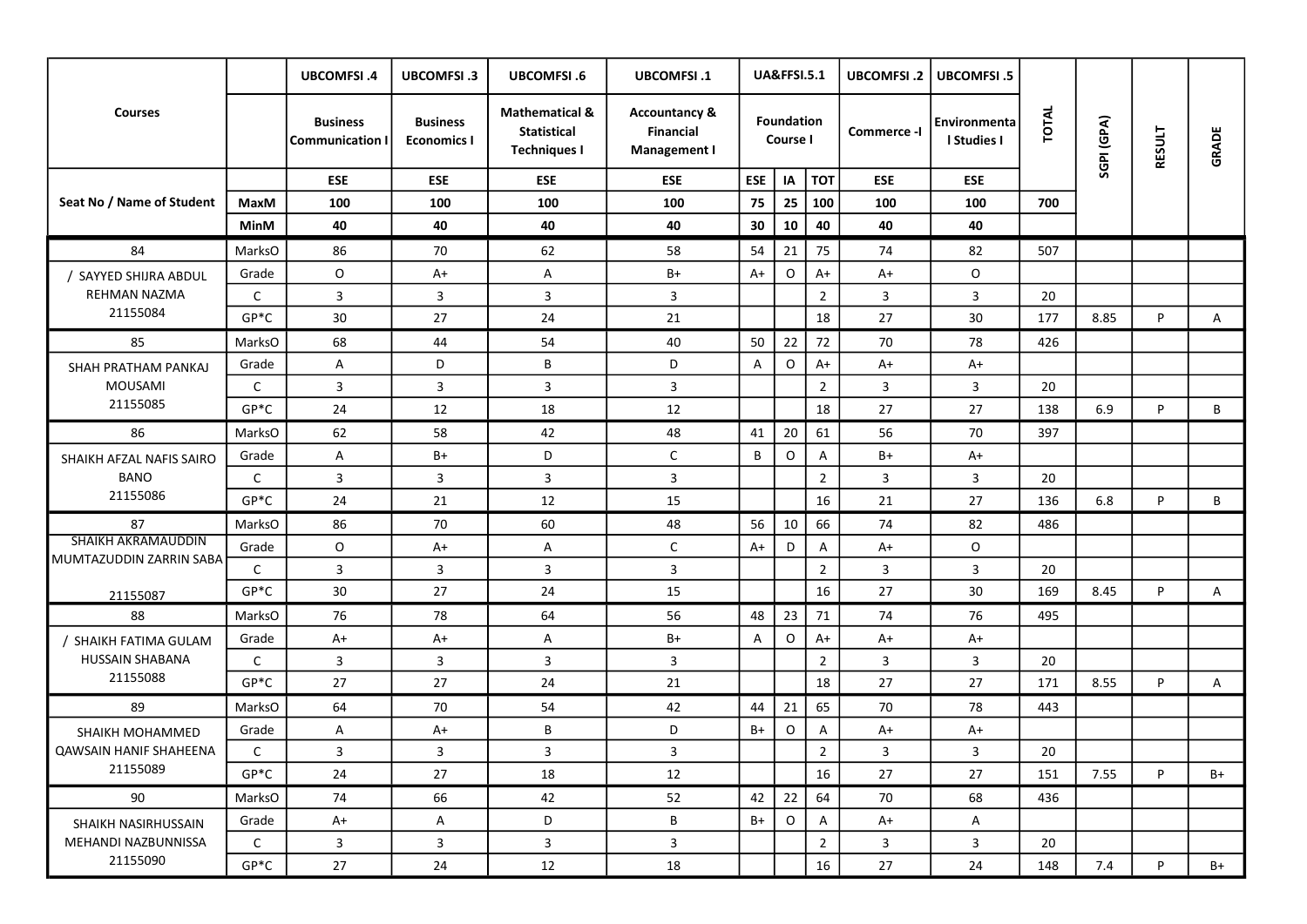|                                       |              | <b>UBCOMFSI.4</b>                         | <b>UBCOMFSI.3</b>                     | <b>UBCOMFSI.6</b>                                                      | <b>UBCOMFSI.1</b>                                                   |            | <b>UA&amp;FFSI.5.1</b>        |                | <b>UBCOMFSI.2</b> | <b>UBCOMFSI.5</b>           |              |            |               |           |  |
|---------------------------------------|--------------|-------------------------------------------|---------------------------------------|------------------------------------------------------------------------|---------------------------------------------------------------------|------------|-------------------------------|----------------|-------------------|-----------------------------|--------------|------------|---------------|-----------|--|
| <b>Courses</b>                        |              | <b>Business</b><br><b>Communication I</b> | <b>Business</b><br><b>Economics I</b> | <b>Mathematical &amp;</b><br><b>Statistical</b><br><b>Techniques I</b> | <b>Accountancy &amp;</b><br><b>Financial</b><br><b>Management I</b> |            | <b>Foundation</b><br>Course I |                | Commerce -I       | Environmenta<br>I Studies I | <b>TOTAL</b> | SGPI (GPA) | <b>RESULT</b> | GRADE     |  |
|                                       |              | <b>ESE</b>                                | <b>ESE</b>                            | <b>ESE</b>                                                             | <b>ESE</b>                                                          | <b>ESE</b> | IA                            | <b>TOT</b>     | <b>ESE</b>        | <b>ESE</b>                  |              |            |               |           |  |
| Seat No / Name of Student             | MaxM         | 100                                       | 100                                   | 100                                                                    | 100                                                                 | 75         | 25                            | 100            | 100               | 100                         | 700          |            |               |           |  |
|                                       | <b>MinM</b>  | 40                                        | 40                                    | 40                                                                     | 40                                                                  | 30         | 10                            | 40             | 40                | 40                          |              |            |               |           |  |
| 91                                    | MarksO       | 68                                        | 56                                    | 46                                                                     | 40                                                                  | 41         | 21                            | 62             | 62                | 58                          | 392          |            |               |           |  |
| SHAIKH NAUMAAN SHAKEEL<br>RUKHSANA    | Grade        | A                                         | B+                                    | $\mathsf C$                                                            | D                                                                   | B          | O                             | A              | A                 | $B+$                        |              |            |               |           |  |
|                                       | $\mathsf{C}$ | $\mathsf{3}$                              | $\overline{3}$                        | 3                                                                      | 3                                                                   |            |                               | $\overline{2}$ | $\overline{3}$    | $\overline{3}$              | 20           |            |               |           |  |
| 21155091                              | $GP*C$       | 24                                        | 21                                    | 15                                                                     | 12                                                                  |            |                               | 16             | 24                | 21                          | 133          | 6.65       | P             | B         |  |
| 92                                    | MarksO       | 68                                        | 54                                    | 54                                                                     | 40                                                                  | 47         | 21                            | 68             | 64                | 80                          | 428          |            |               |           |  |
| SHAIKH RAZA ABBAS                     | Grade        | A                                         | В                                     | В                                                                      | D                                                                   | A          | $\mathsf{O}$                  | Α              | A                 | $\circ$                     |              |            |               |           |  |
| <b>PARVEZHUSEN KAMRUNISSA</b>         | $\mathsf{C}$ | $\mathsf{3}$                              | $\overline{3}$                        | 3                                                                      | 3                                                                   |            |                               | $\overline{2}$ | $\overline{3}$    | 3                           | 20           |            |               |           |  |
| 21155092                              | $GP*C$       | 24                                        | 18                                    | 18                                                                     | 12                                                                  |            |                               | 16             | 24                | 30                          | 142          | 7.1        | P             | $B+$      |  |
| 93                                    | MarksO       | 86                                        | 70                                    | 60                                                                     | 40                                                                  | 56         | 22                            | 78             | 64                | 58                          | 456          |            |               |           |  |
| SHAIKH SAIMA MOHD                     | Grade        | $\circ$                                   | A+                                    | A                                                                      | D                                                                   | $A+$       | $\circ$                       | $A+$           | A                 | $B+$                        |              |            |               |           |  |
| SHAKIR TABASSUM                       | $\mathsf{C}$ | $\mathbf{3}$                              | $\overline{3}$                        | 3                                                                      | 3                                                                   |            |                               | $\overline{2}$ | $\overline{3}$    | 3                           | 20           |            |               |           |  |
| 21155093                              | $GP*C$       | 30                                        | 27                                    | 24                                                                     | 12                                                                  |            |                               | 18             | 24                | 21                          | 156          | 7.8        | P             | $B+$      |  |
| 94                                    | MarksO       | 66                                        | 64                                    | 50                                                                     | 48                                                                  | 38         | 22                            | 60             | 68                | 72                          | 428          |            |               |           |  |
| 'SHAIKH SAYMA AKBAR ALI               | Grade        | A                                         | A                                     | В                                                                      | $\mathsf{C}$                                                        | B          | $\circ$                       | A              | A                 | $A+$                        |              |            |               |           |  |
| SAKRUNISA                             | $\mathsf{C}$ | $\mathbf{3}$                              | 3                                     | 3                                                                      | 3                                                                   |            |                               | $\overline{2}$ | $\overline{3}$    | $\overline{3}$              | 20           |            |               |           |  |
| 21155094                              | $GP*C$       | 24                                        | 24                                    | 18                                                                     | 15                                                                  |            |                               | 16             | 24                | 27                          | 148          | 7.4        | P             | $B+$      |  |
| 95                                    | MarksO       | 70                                        | 70                                    | 50                                                                     | 56                                                                  | 45         | 17                            | 62             | 72                | 76                          | 456          |            |               |           |  |
| SHAIKH ZAFAR HASSAN                   | Grade        | $A+$                                      | $A+$                                  | В                                                                      | $B+$                                                                | A          | A                             | A              | $A+$              | $A+$                        |              |            |               |           |  |
| RIZWAN HASSAN YASMIN                  | $\mathsf{C}$ | $\mathsf{3}$                              | $\overline{\mathbf{3}}$               | 3                                                                      | 3                                                                   |            |                               | $\overline{2}$ | $\overline{3}$    | 3                           | 20           |            |               |           |  |
| 21155095                              | $GP*C$       | 27                                        | 27                                    | 18                                                                     | 21                                                                  |            |                               | 16             | 27                | 27                          | 163          | 8.15       | P             | Α         |  |
| 96                                    | MarksO       | 52E                                       | 60E                                   | 40E                                                                    | Ab                                                                  | 33E        | 19E                           | 52             | 62E               | 60E                         | 326          |            |               |           |  |
| SHARMA ABHAY JITENDRA                 | Grade        | B                                         | A                                     | D                                                                      | F.                                                                  | D          | A+                            | B              | A                 | A                           |              |            |               |           |  |
| <b>KUMAR ARATI</b>                    | $\mathsf{C}$ | $\overline{\mathbf{3}}$                   | $\mathsf 3$                           | $\mathsf 3$                                                            | $\mathbf{0}$                                                        |            |                               | $\overline{2}$ | $\mathbf{3}$      | $\mathbf{3}$                | 17           |            |               |           |  |
| 21155096                              | $GP*C$       | 18                                        | 24                                    | 12                                                                     | F.                                                                  |            |                               | 12             | 24                | 24                          | 114          | NA         | F.            | <b>NA</b> |  |
| 97                                    | MarksO       | 60                                        | 48                                    | 46                                                                     | 44                                                                  | 42         | 23                            | 65             | 56                | 68                          | 387          |            |               |           |  |
| / SHARMA GITIKA ASHOK<br>KUMAR KAVITA | Grade        | $\mathsf{A}$                              | $\mathsf{C}$                          | $\mathsf C$                                                            | D                                                                   | $B+$       | $\circ$                       | A              | B+                | A                           |              |            |               |           |  |
|                                       | $\mathsf{C}$ | $\mathbf{3}$                              | $\overline{\mathbf{3}}$               | $\mathbf{3}$                                                           | $\mathbf{3}$                                                        |            |                               | $\overline{2}$ | $\mathbf{3}$      | $\overline{3}$              | 20           |            |               |           |  |
| 21155097                              | $GP*C$       | 24                                        | 15                                    | 15                                                                     | 12                                                                  |            |                               | 16             | 21                | 24                          | 127          | 6.35       | P             | B         |  |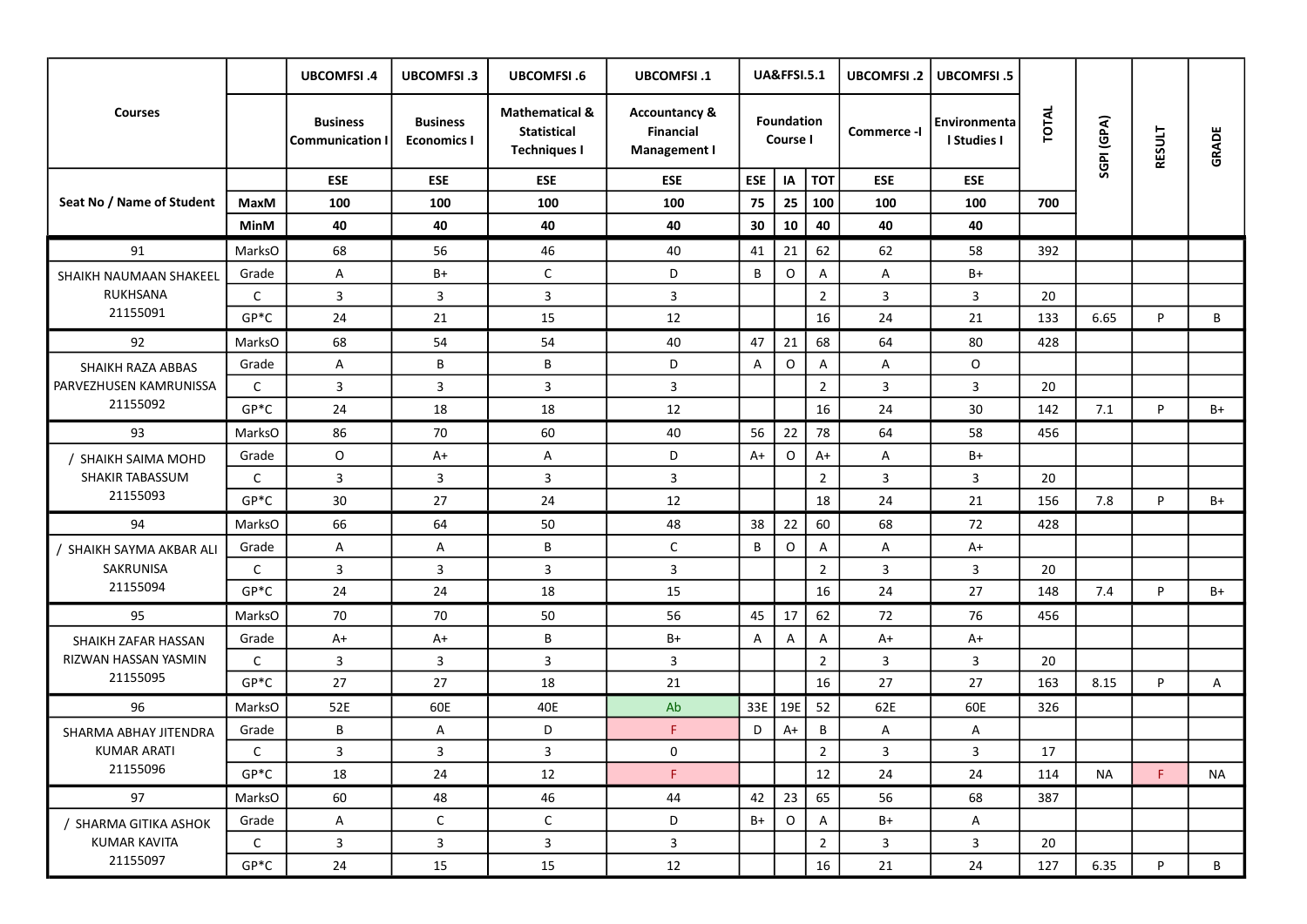|                                                   |               | <b>UBCOMFSI.4</b>                         | <b>UBCOMFSI.3</b>                     | <b>UBCOMFSI.6</b>                                                      | <b>UBCOMFSI.1</b>                                                   |                               | <b>UA&amp;FFSI.5.1</b> |                | <b>UBCOMFSI.2</b> | <b>UBCOMFSI.5</b>           |              |            |               |           |  |
|---------------------------------------------------|---------------|-------------------------------------------|---------------------------------------|------------------------------------------------------------------------|---------------------------------------------------------------------|-------------------------------|------------------------|----------------|-------------------|-----------------------------|--------------|------------|---------------|-----------|--|
| <b>Courses</b>                                    |               | <b>Business</b><br><b>Communication I</b> | <b>Business</b><br><b>Economics I</b> | <b>Mathematical &amp;</b><br><b>Statistical</b><br><b>Techniques I</b> | <b>Accountancy &amp;</b><br><b>Financial</b><br><b>Management I</b> | <b>Foundation</b><br>Course I |                        |                | Commerce -I       | Environmenta<br>I Studies I | <b>TOTAL</b> | SGPI (GPA) | <b>RESULT</b> | GRADE     |  |
|                                                   |               | <b>ESE</b>                                | <b>ESE</b>                            | <b>ESE</b>                                                             | <b>ESE</b>                                                          | <b>ESE</b>                    | IA                     | <b>TOT</b>     | ESE               | <b>ESE</b>                  |              |            |               |           |  |
| Seat No / Name of Student                         | <b>MaxM</b>   | 100                                       | 100                                   | 100                                                                    | 100                                                                 | 75                            | 25                     | 100            | 100               | 100                         | 700          |            |               |           |  |
|                                                   | MinM          | 40                                        | 40                                    | 40                                                                     | 40                                                                  | 30                            | 10                     | 40             | 40                | 40                          |              |            |               |           |  |
| 98                                                | MarksO        | 70                                        | 74                                    | 60                                                                     | 58                                                                  | 47                            | 23                     | 70             | 62                | 70                          | 464          |            |               |           |  |
| SHARMA NITIN JITENDRA                             | Grade         | $A+$                                      | $A+$                                  | A                                                                      | B+                                                                  | A                             | $\circ$                | $A+$           | A                 | $A+$                        |              |            |               |           |  |
| POONAM                                            | $\mathsf{C}$  | $\overline{3}$                            | 3                                     | $\mathsf{3}$                                                           | $\mathbf{3}$                                                        |                               |                        | $\overline{2}$ | $\mathbf{3}$      | $\mathbf{3}$                | 20           |            |               |           |  |
| 21155098                                          | $GP*C$        | 27                                        | 27                                    | 24                                                                     | 21                                                                  |                               |                        | 18             | 24                | 27                          | 168          | 8.4        | P             | A         |  |
| 99                                                | <b>MarksO</b> | 64E                                       | 24F                                   | 40E                                                                    | 40E                                                                 | 45E                           | 22E                    | 67             | 56E               | 74E                         | 365          |            |               |           |  |
| SHARMA SHIVAM JAGDISH                             | Grade         | A                                         | F.                                    | D                                                                      | D                                                                   | A                             | $\mathsf O$            | A              | $B+$              | $A+$                        |              |            |               |           |  |
| <b>DOLLY</b>                                      | $\mathsf{C}$  | $\overline{3}$                            | 0                                     | $\mathbf{3}$                                                           | 3                                                                   |                               |                        | $\overline{2}$ | $\mathbf{3}$      | $\mathbf{3}$                | 17           |            |               |           |  |
| 21155099                                          | $GP*C$        | 24                                        | F.                                    | 12                                                                     | 12                                                                  |                               |                        | 16             | 21                | 27                          | 112          | <b>NA</b>  | F             | <b>NA</b> |  |
| 100                                               | MarksO        | 72                                        | 52                                    | 46                                                                     | 50                                                                  | 47                            | 21                     | 68             | 70                | 72                          | 430          |            |               |           |  |
| SHASTIKAR QASIM AMIN                              | Grade         | $A+$                                      | В                                     | $\mathsf{C}$                                                           | B                                                                   | A                             | $\mathsf O$            | A              | $A+$              | $A+$                        |              |            |               |           |  |
| REHANA                                            | $\mathsf{C}$  | $\overline{3}$                            | 3                                     | $\mathbf{3}$                                                           | 3                                                                   |                               |                        | $\overline{2}$ | $\overline{3}$    | $\overline{3}$              | 20           |            |               |           |  |
| 21155100                                          | $GP*C$        | 27                                        | 18                                    | 15                                                                     | 18                                                                  |                               |                        | 16             | 27                | 27                          | 148          | 7.4        | <b>P</b>      | $B+$      |  |
| 101                                               | MarksO        | 66E                                       | 54E                                   | <b>18F</b>                                                             | 24F                                                                 | 39E                           | 22E                    | 61             | 56E               | 70E                         | 349          |            |               |           |  |
| / SHEIK ARZEEN MUHAMMED                           | Grade         | $\mathsf{A}$                              | В                                     | F.                                                                     | F.                                                                  | B                             | $\mathsf O$            | A              | B+                | $A+$                        |              |            |               |           |  |
| YOUSAF SHAHINA                                    | $\mathsf{C}$  | $\overline{3}$                            | $\overline{3}$                        | $\mathsf 0$                                                            | 0                                                                   |                               |                        | $\overline{2}$ | $\mathbf{3}$      | $\mathbf{3}$                | 14           |            |               |           |  |
| 21155101                                          | $GP*C$        | 24                                        | 18                                    | F.                                                                     | F.                                                                  |                               |                        | 16             | 21                | 27                          | 106          | <b>NA</b>  | F.            | <b>NA</b> |  |
| 102                                               | MarksO        | 72                                        | 66                                    | 54                                                                     | 48                                                                  | 41                            | 18                     | 59             | 60                | 68                          | 427          |            |               |           |  |
| SHINDE ISHA GOVIND                                | Grade         | $A+$                                      | A                                     | B                                                                      | C                                                                   | B                             | A+                     | $B+$           | $\mathsf{A}$      | $\mathsf{A}$                |              |            |               |           |  |
| <b>GEETA</b>                                      | $\mathsf{C}$  | 3                                         | 3                                     | $\mathbf{3}$                                                           | 3                                                                   |                               |                        | $\overline{2}$ | $\mathbf{3}$      | $\overline{3}$              | 20           |            |               |           |  |
| 21155102                                          | $GP*C$        | 27                                        | 24                                    | 18                                                                     | 15                                                                  |                               |                        | 14             | 24                | 24                          | 146          | 7.3        | P             | B+        |  |
| 103                                               | MarksO        | 58                                        | 58                                    | 40                                                                     | 42                                                                  | 30                            | 21                     | 51             | 60                | 66                          | 375          |            |               |           |  |
| SHINDE PRANJAL SUBHASH                            | Grade         | $B+$                                      | $B+$                                  | D                                                                      | D                                                                   | D                             | O                      | B              | A                 | A                           |              |            |               |           |  |
| VANDANA                                           | $\mathsf{C}$  | 3                                         | 3                                     | $\mathbf{3}$                                                           | 3                                                                   |                               |                        | $\overline{2}$ | $\overline{3}$    | $\mathbf{3}$                | 20           |            |               |           |  |
| 21155103                                          | $GP*C$        | 21                                        | 21                                    | 12                                                                     | 12                                                                  |                               |                        | 12             | 24                | 24                          | 126          | 6.3        | P             | B         |  |
| 104                                               | MarksO        | 68                                        | 70                                    | 52                                                                     | 42                                                                  | 42                            | 21                     | 63             | 70                | 70                          | 435          |            |               |           |  |
| SIDDIQUI ABDUL AZIZ<br>DILSHAD NUSRAT<br>21155104 | Grade         | $\boldsymbol{\mathsf{A}}$                 | $A+$                                  | $\, {\bf B} \,$                                                        | D                                                                   | $B+$                          | $\circ$                | $\mathsf A$    | $A+$              | $A+$                        |              |            |               |           |  |
|                                                   | $\mathsf{C}$  | 3                                         | $\mathbf{3}$                          | $\overline{3}$                                                         | $\mathbf{3}$                                                        |                               |                        | $\overline{2}$ | $\mathbf{3}$      | $\mathbf{3}$                | 20           |            |               |           |  |
|                                                   | $GP*C$        | 24                                        | 27                                    | 18                                                                     | 12                                                                  |                               |                        | 16             | 27                | 27                          | 151          | 7.55       | P             | $B+$      |  |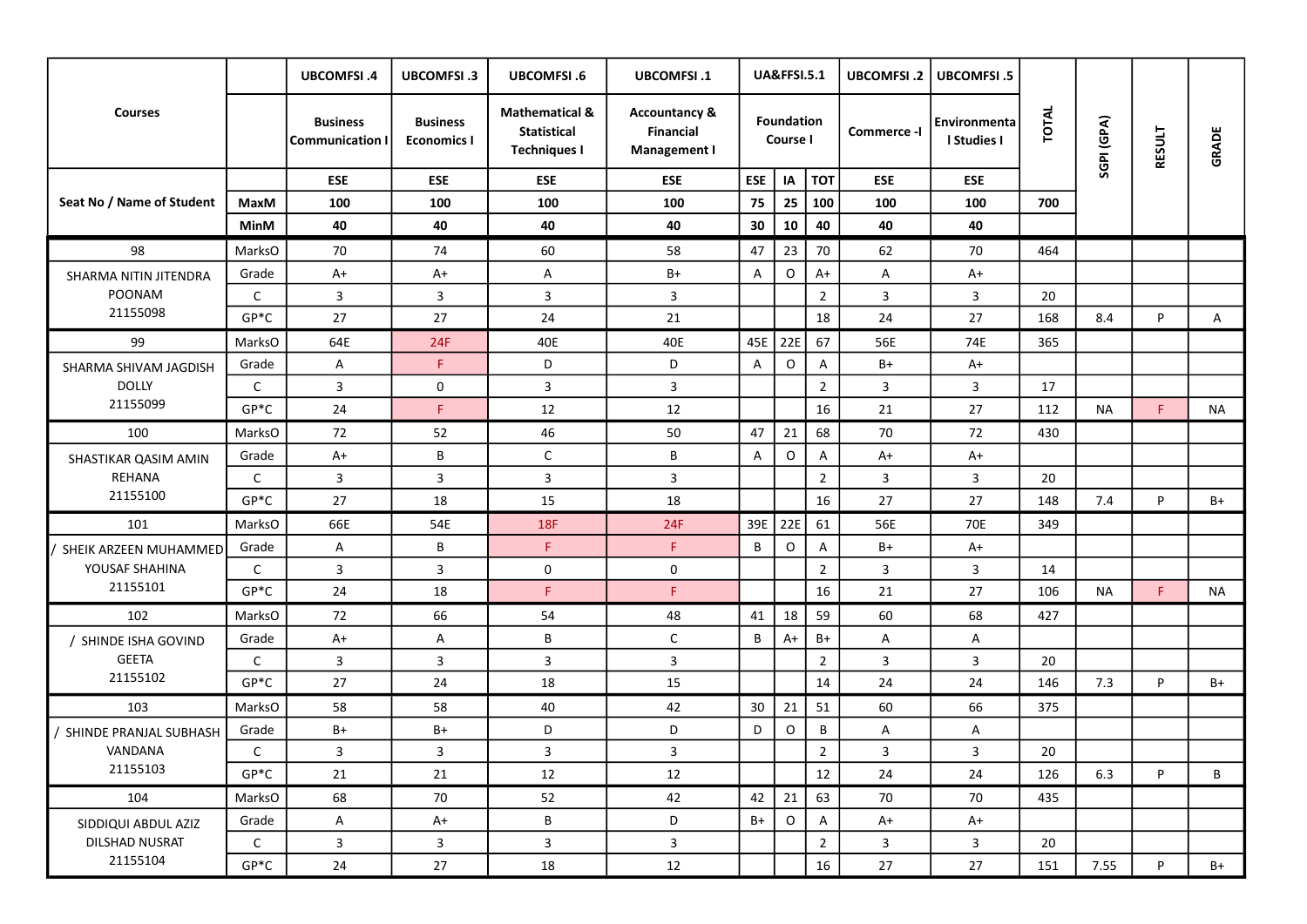|                                                   |              | <b>UBCOMFSI.4</b>                       | <b>UBCOMFSI.3</b>                     | <b>UBCOMFSI.6</b>                                                      | <b>UBCOMFSI.1</b>                                                   |              | <b>UA&amp;FFSI.5.1</b>        |                | <b>UBCOMFSI.2</b> | <b>UBCOMFSI.5</b>           |       |            |               |              |  |
|---------------------------------------------------|--------------|-----------------------------------------|---------------------------------------|------------------------------------------------------------------------|---------------------------------------------------------------------|--------------|-------------------------------|----------------|-------------------|-----------------------------|-------|------------|---------------|--------------|--|
| <b>Courses</b>                                    |              | <b>Business</b><br><b>Communication</b> | <b>Business</b><br><b>Economics I</b> | <b>Mathematical &amp;</b><br><b>Statistical</b><br><b>Techniques I</b> | <b>Accountancy &amp;</b><br><b>Financial</b><br><b>Management I</b> |              | <b>Foundation</b><br>Course I |                | Commerce -I       | Environmenta<br>I Studies I | TOTAL | SGPI (GPA) | <b>RESULT</b> | GRADE        |  |
|                                                   |              | <b>ESE</b>                              | <b>ESE</b>                            | <b>ESE</b>                                                             | <b>ESE</b>                                                          | <b>ESE</b>   | IA                            | <b>TOT</b>     | ESE               | ESE                         |       |            |               |              |  |
| Seat No / Name of Student                         | MaxM         | 100                                     | 100                                   | 100                                                                    | 100                                                                 | 75           | 25                            | 100            | 100               | 100                         | 700   |            |               |              |  |
|                                                   | <b>MinM</b>  | 40                                      | 40                                    | 40                                                                     | 40                                                                  | 30           | 10                            | 40             | 40                | 40                          |       |            |               |              |  |
| 105                                               | MarksO       | 62                                      | 54                                    | 54                                                                     | 40                                                                  | 36           | 20                            | 56             | 62                | 62                          | 390   |            |               |              |  |
| / SIDDIQUI SADIA FATIMA<br>MOHAMMED IRSHAD NASRIN | Grade        | A                                       | B                                     | В                                                                      | D                                                                   | $\mathsf{C}$ | 0                             | $B+$           | A                 | A                           |       |            |               |              |  |
|                                                   | $\mathsf{C}$ | $\overline{3}$                          | 3                                     | 3                                                                      | $\mathbf{3}$                                                        |              |                               | $\overline{2}$ | $\mathbf{3}$      | $\mathbf{3}$                | 20    |            |               |              |  |
| 21155105                                          | $GP*C$       | 24                                      | 18                                    | 18                                                                     | 12                                                                  |              |                               | 14             | 24                | 24                          | 134   | 6.7        | P             | B            |  |
| 106                                               | MarksO       | Ab                                      | 56E                                   | 40E                                                                    | 28F                                                                 | 41E          | 18E                           | 59             | 80E               | 68E                         | 331   |            |               |              |  |
| SINGH ANIKET AVADESH                              | Grade        | F.                                      | $B+$                                  | D                                                                      | F.                                                                  | B            | $A+$                          | $B+$           | $\mathsf O$       | Α                           |       |            |               |              |  |
| <b>SUNITA</b>                                     | $\mathsf{C}$ | $\mathsf{O}$                            | $\overline{3}$                        | 3                                                                      | 0                                                                   |              |                               | $\overline{2}$ | $\mathbf{3}$      | $\overline{3}$              | 14    |            |               |              |  |
| 21155106                                          | $GP*C$       | F.                                      | 21                                    | 12                                                                     | F.                                                                  |              |                               | 14             | 30                | 24                          | 101   | <b>NA</b>  | F             | <b>NA</b>    |  |
| 107                                               | MarksO       | 70                                      | 62                                    | 58                                                                     | 40                                                                  | 53           | 25                            | 78             | 72                | 82                          | 462   |            |               |              |  |
| SINGH ANKIT ANIL CHINTA                           | Grade        | $A+$                                    | A                                     | $B+$                                                                   | D                                                                   | $A+$         | $\circ$                       | $A+$           | $A+$              | $\circ$                     |       |            |               |              |  |
| <b>SINGH</b>                                      | $\mathsf{C}$ | $\mathbf{3}$                            | 3                                     | $\mathbf{3}$                                                           | 3                                                                   |              |                               | $\overline{2}$ | $\mathbf{3}$      | 3                           | 20    |            |               |              |  |
| 21155107                                          | $GP*C$       | 27                                      | 24                                    | 21                                                                     | 12                                                                  |              |                               | 18             | 27                | 30                          | 159   | 7.95       | P             | B+           |  |
| 108                                               | MarksO       | Ab                                      | Ab                                    | Ab                                                                     | 48E                                                                 | 32E          | 10E                           | 42             | 52E               | 54E                         | 196   |            |               |              |  |
| SINGH LUCKY PRABHU REENA                          | Grade        | F.                                      | F                                     | F.                                                                     | C                                                                   | D            | D                             | D              | B                 | B                           |       |            |               |              |  |
|                                                   | $\mathsf{C}$ | $\mathsf 0$                             | $\mathbf 0$                           | 0                                                                      | 3                                                                   |              |                               | $\overline{2}$ | $\overline{3}$    | $\overline{3}$              | 11    |            |               |              |  |
| 21155108                                          | $GP*C$       | F.                                      | F.                                    | F.                                                                     | 15                                                                  |              |                               | 8              | 18                | 18                          | 59    | <b>NA</b>  | F             | NA           |  |
| 109                                               | MarksO       | 78                                      | 58                                    | 54                                                                     | 44                                                                  | 45           | 24                            | 69             | 70                | 82                          | 455   |            |               |              |  |
| SINGH MUSKAN ASHOK                                | Grade        | $A+$                                    | B+                                    | B                                                                      | D                                                                   | A            | $\circ$                       | A              | $A+$              | $\circ$                     |       |            |               |              |  |
| ANJU                                              | $\mathsf{C}$ | $\mathbf{3}$                            | $\overline{3}$                        | 3                                                                      | 3                                                                   |              |                               | $\overline{2}$ | $\overline{3}$    | $\overline{3}$              | 20    |            |               |              |  |
| 21155109                                          | $GP*C$       | 27                                      | 21                                    | 18                                                                     | 12                                                                  |              |                               | 16             | 27                | 30                          | 151   | 7.55       | P             | B+           |  |
| 110                                               | MarksO       | 70                                      | 62                                    | 52                                                                     | 40                                                                  | 42           | 21                            | 63             | 68                | 76                          | 431   |            |               |              |  |
| SINGH SHEJAL RAVINDRA                             | Grade        | $A+$                                    | A                                     | В                                                                      | D                                                                   | B+           | O                             | $\mathsf{A}$   | A                 | $A+$                        |       |            |               |              |  |
| <b>USHA SINGH</b>                                 | $\mathsf{C}$ | $\mathbf{3}$                            | $\overline{3}$                        | $\overline{3}$                                                         | $\mathbf{3}$                                                        |              |                               | $\overline{2}$ | $\mathbf{3}$      | $\mathbf{3}$                | 20    |            |               |              |  |
| 21155110                                          | $GP*C$       | 27                                      | 24                                    | 18                                                                     | 12                                                                  |              |                               | 16             | 24                | 27                          | 148   | 7.4        | P             | $B+$         |  |
| 111                                               | MarksO       | 74                                      | 60                                    | 52                                                                     | 64                                                                  | 44           | 23                            | 67             | 74                | 80                          | 471   |            |               |              |  |
| SINGH SOUMYA ANIL MALA<br>21155111                | Grade        | $A+$                                    | $\mathsf{A}$                          | $\mathsf B$                                                            | $\mathsf{A}$                                                        | $B+$         | $\circ$                       | A              | $A+$              | $\mathsf O$                 |       |            |               |              |  |
|                                                   | $\mathsf{C}$ | $\mathbf{3}$                            | $\overline{3}$                        | $\mathbf{3}$                                                           | $\mathbf{3}$                                                        |              |                               | $\overline{2}$ | $\mathbf{3}$      | $\mathbf{3}$                | 20    |            |               |              |  |
|                                                   | $GP*C$       | 27                                      | 24                                    | 18                                                                     | 24                                                                  |              |                               | 16             | 27                | 30                          | 166   | 8.3        | P             | $\mathsf{A}$ |  |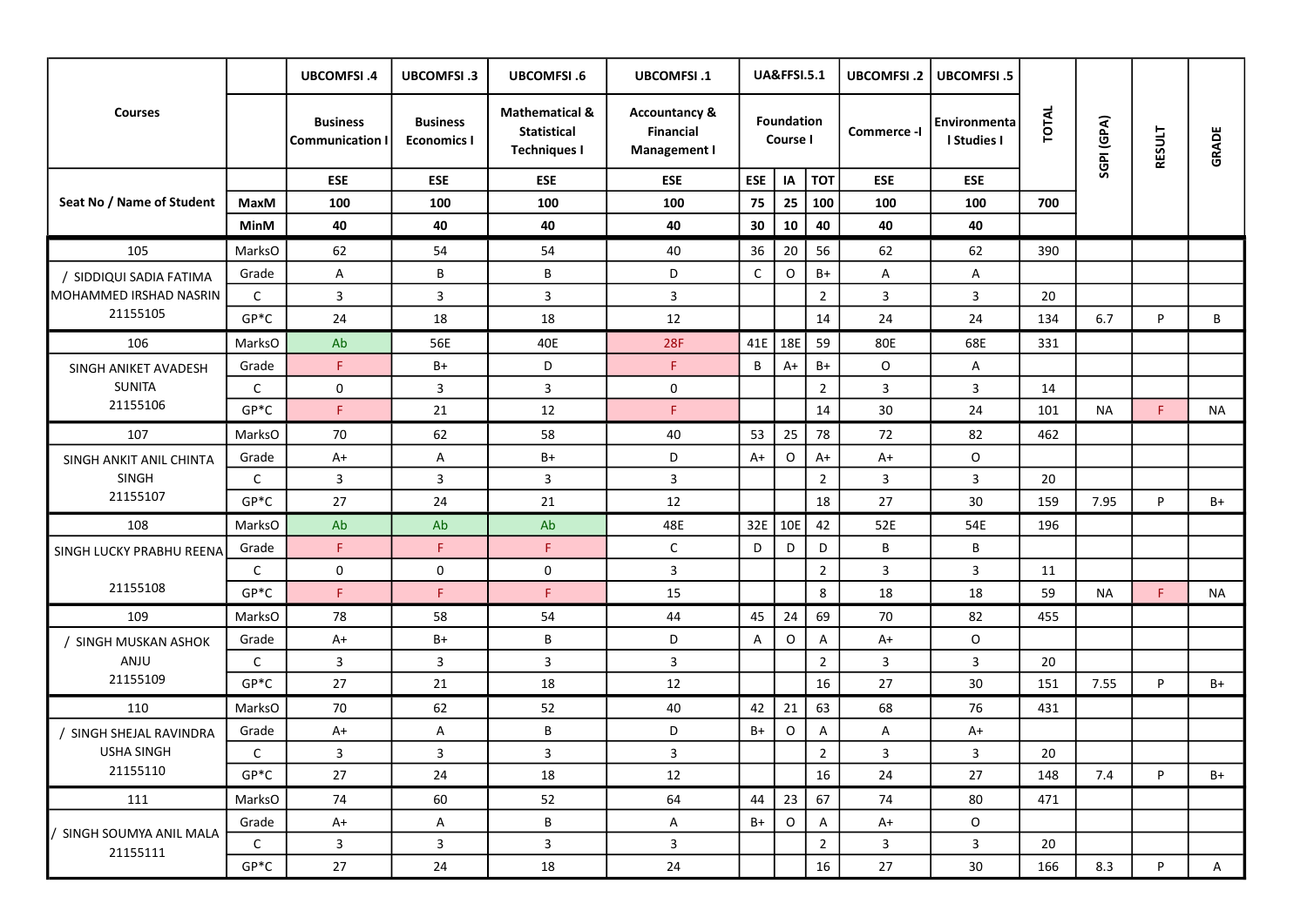|                            |                | <b>UBCOMFSI.4</b>                         | <b>UBCOMFSI.3</b>                     | <b>UBCOMFSI.6</b>                                                      | <b>UBCOMFSI.1</b>                                                   |                           |             | <b>UA&amp;FFSI.5.1</b> | <b>UBCOMFSI.2</b>         | <b>UBCOMFSI.5</b>           |              |            |               |           |  |
|----------------------------|----------------|-------------------------------------------|---------------------------------------|------------------------------------------------------------------------|---------------------------------------------------------------------|---------------------------|-------------|------------------------|---------------------------|-----------------------------|--------------|------------|---------------|-----------|--|
| <b>Courses</b>             |                | <b>Business</b><br><b>Communication I</b> | <b>Business</b><br><b>Economics I</b> | <b>Mathematical &amp;</b><br><b>Statistical</b><br><b>Techniques I</b> | <b>Accountancy &amp;</b><br><b>Financial</b><br><b>Management I</b> | Foundation<br>Course I    |             |                        | Commerce -I               | Environmenta<br>I Studies I | <b>TOTAL</b> | SGPI (GPA) | <b>RESULT</b> | GRADE     |  |
|                            |                | <b>ESE</b>                                | <b>ESE</b>                            | <b>ESE</b>                                                             | <b>ESE</b>                                                          | <b>ESE</b>                | IA          | <b>TOT</b>             | <b>ESE</b>                | <b>ESE</b>                  |              |            |               |           |  |
| Seat No / Name of Student  | <b>MaxM</b>    | 100                                       | 100                                   | 100                                                                    | 100                                                                 | 75                        | 25          | 100                    | 100                       | 100                         | 700          |            |               |           |  |
|                            | MinM           | 40                                        | 40                                    | 40                                                                     | 40                                                                  | 30                        | ${\bf 10}$  | 40                     | 40                        | 40                          |              |            |               |           |  |
| 112                        | MarksO         | 64                                        | 68                                    | 50                                                                     | 40                                                                  | 38                        | 22          | 60                     | 66                        | 62                          | 410          |            |               |           |  |
| / SINGH SUSHMITA KAUSHAL   | Grade          | $\boldsymbol{\mathsf{A}}$                 | A                                     | B                                                                      | D                                                                   | B                         | O           | Α                      | A                         | A                           |              |            |               |           |  |
| <b>CHAMPA</b>              | $\mathsf{C}$   | $\overline{3}$                            | 3                                     | $\mathbf{3}$                                                           | 3                                                                   |                           |             | $\overline{2}$         | $\mathbf{3}$              | $\mathbf{3}$                | 20           |            |               |           |  |
| 21155112                   | $GP*C$         | 24                                        | 24                                    | 18                                                                     | 12                                                                  |                           |             | 16                     | 24                        | 24                          | 142          | 7.1        | P             | $B+$      |  |
| 113                        | MarksO         | 68                                        | 70                                    | 48                                                                     | 50                                                                  | 48                        | 22          | 70                     | 64                        | 80                          | 450          |            |               |           |  |
| SOLANKI VIKAS ASHWIN       | Grade          | A                                         | $A+$                                  | $\mathsf C$                                                            | B                                                                   | $\boldsymbol{\mathsf{A}}$ | $\mathsf O$ | $A+$                   | $\boldsymbol{\mathsf{A}}$ | O                           |              |            |               |           |  |
| <b>USHA</b>                | $\mathsf{C}$   | $\overline{3}$                            | 3                                     | $\mathbf{3}$                                                           | 3                                                                   |                           |             | $\overline{2}$         | $\mathbf{3}$              | $\overline{3}$              | 20           |            |               |           |  |
| 21155113                   | $GP*C$         | 24                                        | 27                                    | 15                                                                     | 18                                                                  |                           |             | 18                     | 24                        | 30                          | 156          | 7.8        | P             | B+        |  |
| 114                        | MarksO         | 68                                        | 70                                    | 54                                                                     | 54                                                                  | 48                        | 23          | 71                     | 64                        | 78                          | 459          |            |               |           |  |
| SONI BHRIGU RAMESH SAROJ   | Grade          | $\mathsf{A}$                              | $A+$                                  | B                                                                      | B                                                                   | A                         | $\mathsf O$ | $A+$                   | A                         | $A+$                        |              |            |               |           |  |
|                            | $\mathsf{C}$   | $\overline{3}$                            | 3                                     | $\mathbf{3}$                                                           | $\mathbf{3}$                                                        |                           |             | $\overline{2}$         | $\overline{3}$            | $\mathbf{3}$                | 20           |            |               |           |  |
| 21155114                   | $GP*C$         | 24                                        | 27                                    | 18                                                                     | 18                                                                  |                           |             | 18                     | 24                        | 27                          | 156          | 7.8        | <b>P</b>      | B+        |  |
| 115                        | MarksO         | 58                                        | 72                                    | 42                                                                     | 48                                                                  | 30                        | $20\,$      | 50                     | 60                        | 74                          | 404          |            |               |           |  |
| <b>THAKUR HARIOM</b>       | Grade          | $B+$                                      | $A+$                                  | D                                                                      | $\mathsf C$                                                         | D                         | $\mathsf O$ | $\, {\bf B} \,$        | A                         | $A+$                        |              |            |               |           |  |
| ANUJPRATAP SINGH PUSHPA    | $\mathsf{C}$   | $\overline{3}$                            | $\overline{3}$                        | $\overline{3}$                                                         | 3                                                                   |                           |             | $\overline{2}$         | $\overline{3}$            | $\mathbf{3}$                | 20           |            |               |           |  |
| 21155115                   | $GP*C$         | 21                                        | 27                                    | 12                                                                     | 15                                                                  |                           |             | 12                     | 24                        | 27                          | 138          | 6.9        | <b>P</b>      | B         |  |
| 116                        | MarksO         | 72                                        | 70                                    | 58                                                                     | 40                                                                  | 36                        | 23          | 59                     | 68                        | 70                          | 437          |            |               |           |  |
| / THAKUR SAKSHI VIJAY RENU | Grade          | $A+$                                      | $A+$                                  | $B+$                                                                   | D                                                                   | $\mathsf{C}$              | O           | $B+$                   | A                         | $A+$                        |              |            |               |           |  |
|                            | $\mathsf{C}$   | $\overline{3}$                            | 3                                     | $\mathbf{3}$                                                           | 3                                                                   |                           |             | $\overline{2}$         | $\mathbf{3}$              | $\overline{3}$              | 20           |            |               |           |  |
| 21155116                   | $GP*C$         | 27                                        | 27                                    | 21                                                                     | 12                                                                  |                           |             | 14                     | 24                        | 27                          | 152          | 7.6        | P             | B+        |  |
| 117                        | MarksO         | Ab                                        | Ab                                    | Ab                                                                     | Ab                                                                  | Ab                        | 10E         | 10                     | Ab                        | Ab                          | 10           |            |               |           |  |
| THOMAS KEVIN WILLIAM LILY  | Grade          | F.                                        | F.                                    | F                                                                      | F.                                                                  | F.                        | D           | F.                     | F.                        | F.                          |              |            |               |           |  |
|                            | $\mathsf{C}^-$ | $\mathbf 0$                               | $\mathbf 0$                           | $\mathbf 0$                                                            | 0                                                                   |                           |             | $\mathsf{O}$           | $\mathsf 0$               | $\mathbf{0}$                | $\mathbf 0$  |            |               |           |  |
| 21155117                   | $GP*C$         | F.                                        | F.                                    | F.                                                                     | F.                                                                  |                           |             | $\mathbf 0$            | F.                        | F.                          | $\mathbf{0}$ | <b>NA</b>  | F.            | <b>NA</b> |  |
| 118                        | MarksO         | Ab                                        | Ab                                    | Ab                                                                     | Ab                                                                  | Ab                        | 10E         | 10                     | Ab                        | Ab                          | 10           |            |               |           |  |
| TIRVA SURAJ VIJAYSINGH     | Grade          | F.                                        | F.                                    | F.                                                                     | F.                                                                  | F                         | D           | F                      | F.                        | F.                          |              |            |               |           |  |
| ASHA<br>21155118           | $\mathsf{C}$   | $\mathbf 0$                               | $\mathbf 0$                           | $\mathsf{O}\xspace$                                                    | 0                                                                   |                           |             | $\mathsf{O}$           | $\mathsf 0$               | $\mathbf 0$                 | $\mathbf 0$  |            |               |           |  |
|                            | $GP*C$         | F.                                        | F.                                    | F.                                                                     | F.                                                                  |                           |             | $\mathbf 0$            | F                         | F.                          | $\mathbf 0$  | <b>NA</b>  | F.            | <b>NA</b> |  |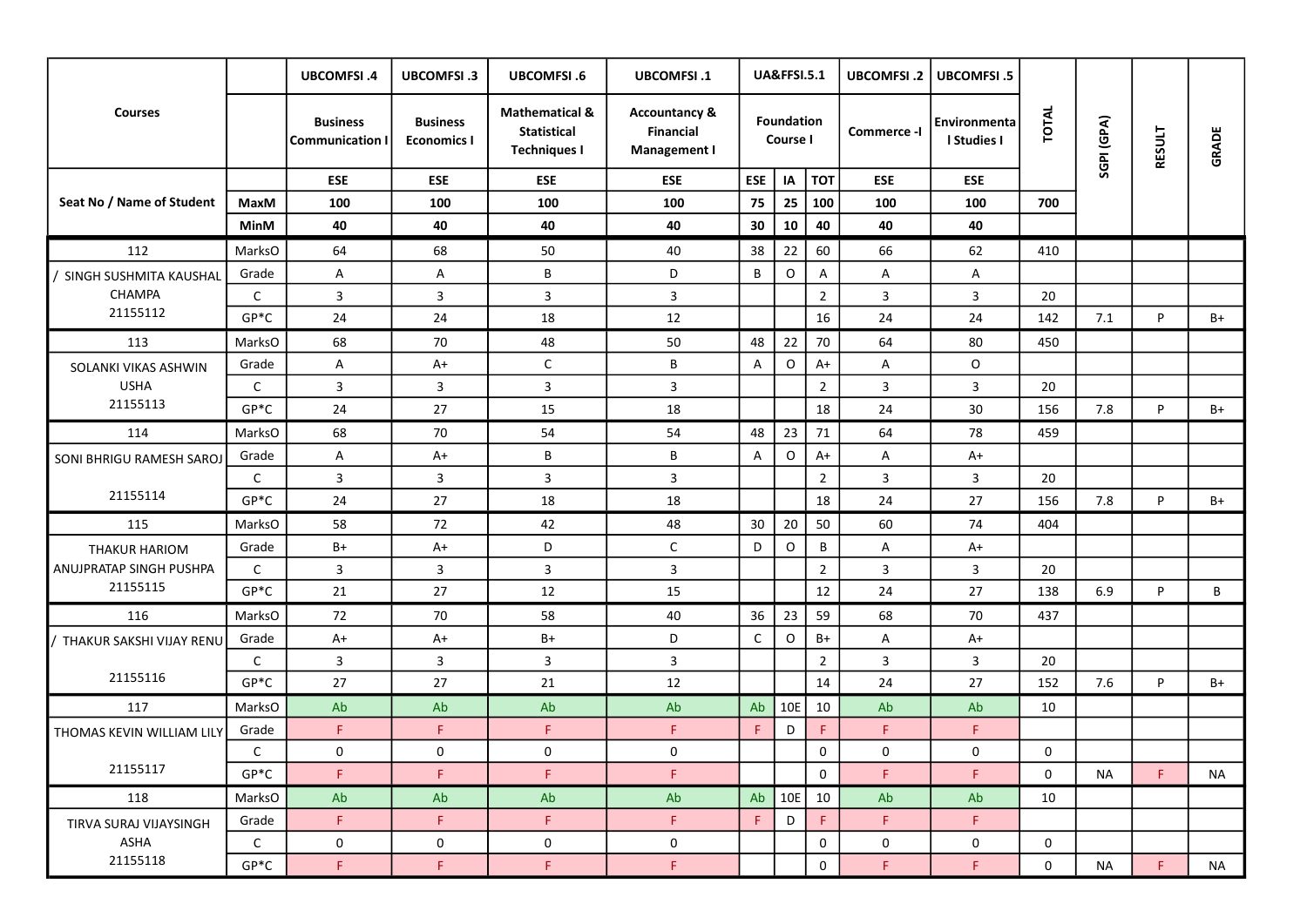|                                                 |              | <b>UBCOMFSI.4</b>                       | <b>UBCOMFSI.3</b>                     | <b>UBCOMFSI.6</b>                                                                                                                             | <b>UBCOMFSI.1</b> |                               | <b>UA&amp;FFSI.5.1</b> |                | <b>UBCOMFSI.2</b> | <b>UBCOMFSI.5</b>           |       |            |               |              |  |
|-------------------------------------------------|--------------|-----------------------------------------|---------------------------------------|-----------------------------------------------------------------------------------------------------------------------------------------------|-------------------|-------------------------------|------------------------|----------------|-------------------|-----------------------------|-------|------------|---------------|--------------|--|
| <b>Courses</b>                                  |              | <b>Business</b><br><b>Communication</b> | <b>Business</b><br><b>Economics I</b> | <b>Mathematical &amp;</b><br><b>Accountancy &amp;</b><br><b>Statistical</b><br><b>Financial</b><br><b>Techniques I</b><br><b>Management I</b> |                   | <b>Foundation</b><br>Course I |                        |                | Commerce -I       | Environmenta<br>I Studies I | TOTAL | SGPI (GPA) | <b>RESULT</b> | GRADE        |  |
|                                                 |              | <b>ESE</b>                              | <b>ESE</b>                            | <b>ESE</b>                                                                                                                                    | <b>ESE</b>        | <b>ESE</b>                    | IA                     | <b>TOT</b>     | ESE               | ESE                         |       |            |               |              |  |
| Seat No / Name of Student                       | MaxM         | 100                                     | 100                                   | 100                                                                                                                                           | 100               | 75                            | 25                     | 100            | 100               | 100                         | 700   |            |               |              |  |
|                                                 | <b>MinM</b>  | 40                                      | 40                                    | 40                                                                                                                                            | 40                | 30                            | 10                     | 40             | 40                | 40                          |       |            |               |              |  |
| 119                                             | MarksO       | 78                                      | 70                                    | 64                                                                                                                                            | 70                | 56                            | 15                     | 71             | 76                | 76                          | 505   |            |               |              |  |
| / TIWARI NAMRATA LALLAN<br><b>KANTI</b>         | Grade        | $A+$                                    | $A+$                                  | A                                                                                                                                             | $A+$              | $A+$                          | Α                      | $A+$           | A+                | $A+$                        |       |            |               |              |  |
|                                                 | $\mathsf{C}$ | $\overline{3}$                          | 3                                     | 3                                                                                                                                             | $\mathbf{3}$      |                               |                        | $\overline{2}$ | $\mathbf{3}$      | $\mathbf{3}$                | 20    |            |               |              |  |
| 21155119                                        | $GP*C$       | 27                                      | 27                                    | 24                                                                                                                                            | 27                |                               |                        | 18             | 27                | 27                          | 177   | 8.85       | P             | Α            |  |
| 120                                             | MarksO       | 76                                      | 62                                    | 54                                                                                                                                            | 54                | 42                            | 24                     | 66             | 74                | 72                          | 458   |            |               |              |  |
| / TIWARI NEHA RAJMANI                           | Grade        | $A+$                                    | A                                     | В                                                                                                                                             | B                 | $B+$                          | $\mathsf O$            | Α              | $A+$              | $A+$                        |       |            |               |              |  |
| CHANDA                                          | $\mathsf{C}$ | $\overline{3}$                          | $\overline{3}$                        | $\mathbf{3}$                                                                                                                                  | 3                 |                               |                        | $\overline{2}$ | $\mathbf{3}$      | 3                           | 20    |            |               |              |  |
| 21155120                                        | $GP*C$       | 27                                      | 24                                    | 18                                                                                                                                            | 18                |                               |                        | 16             | 27                | 27                          | 157   | 7.85       | P             | B+           |  |
| 121                                             | MarksO       | 74                                      | 60                                    | 52                                                                                                                                            | 54                | 38                            | 23                     | 61             | 74                | 72                          | 447   |            |               |              |  |
| TIWARI NIKHIL RAJMANI                           | Grade        | $A+$                                    | $\mathsf{A}$                          | B                                                                                                                                             | B                 | B                             | $\circ$                | A              | $A+$              | $A+$                        |       |            |               |              |  |
| CHANDA                                          | $\mathsf{C}$ | $\mathbf{3}$                            | $\overline{\mathbf{3}}$               | $\overline{3}$                                                                                                                                | $\mathbf{3}$      |                               |                        | $\overline{2}$ | $\mathbf{3}$      | $\overline{3}$              | 20    |            |               |              |  |
| 21155121                                        | $GP*C$       | 27                                      | 24                                    | 18                                                                                                                                            | 18                |                               |                        | 16             | 27                | 27                          | 157   | 7.85       | P             | $B+$         |  |
| 122                                             | MarksO       | 56                                      | 74                                    | 54                                                                                                                                            | 56                | 47                            | 10                     | 57             | 74                | 82                          | 453   |            |               |              |  |
| TIWARI SIDDHANT SANTOSH                         | Grade        | B+                                      | $A+$                                  | В                                                                                                                                             | $B+$              | A                             | D                      | $B+$           | $A+$              | $\circ$                     |       |            |               |              |  |
| <b>GYANTIDEVI</b>                               | $\mathsf{C}$ | $\overline{3}$                          | $\overline{\mathbf{3}}$               | $\mathbf{3}$                                                                                                                                  | $\mathbf{3}$      |                               |                        | $\overline{2}$ | $\mathbf{3}$      | $\overline{3}$              | 20    |            |               |              |  |
| 21155122                                        | $GP*C$       | 21                                      | 27                                    | 18                                                                                                                                            | 21                |                               |                        | 14             | 27                | 30 <sup>°</sup>             | 158   | 7.9        | P             | B+           |  |
| 123                                             | MarksO       | 68E                                     | 70E                                   | 50E                                                                                                                                           | 16F               | 48E                           | 10E                    | 58             | 64E               | 78E                         | 404   |            |               |              |  |
| VADERA VIRAJ SANJAY                             | Grade        | A                                       | $A+$                                  | В                                                                                                                                             | F.                | A                             | D                      | $B+$           | A                 | $A+$                        |       |            |               |              |  |
| <b>SUSHMI</b>                                   | $\mathsf{C}$ | $\overline{3}$                          | $\overline{3}$                        | 3                                                                                                                                             | 0                 |                               |                        | $\overline{2}$ | $\mathbf{3}$      | $\mathbf{3}$                | 17    |            |               |              |  |
| 21155123                                        | $GP*C$       | 24                                      | 27                                    | 18                                                                                                                                            | F.                |                               |                        | 14             | 24                | 27                          | 134   | <b>NA</b>  | F             | NA           |  |
| 124                                             | MarksO       | 64                                      | 58                                    | 44                                                                                                                                            | 52                | 41                            | 20                     | 61             | 68                | 66                          | 413   |            |               |              |  |
| VISHWAKARMA SAKSHI                              | Grade        | A                                       | B+                                    | D                                                                                                                                             | В                 | B                             | O                      | A              | A                 | A                           |       |            |               |              |  |
| <b>GYAN CHANDRA GIRIJA</b>                      | $\mathsf{C}$ | $\overline{3}$                          | $\mathbf{3}$                          | 3                                                                                                                                             | $\mathbf{3}$      |                               |                        | $\overline{2}$ | $\overline{3}$    | $\mathbf{3}$                | 20    |            |               |              |  |
| 21155124                                        | $GP*C$       | 24                                      | 21                                    | 12                                                                                                                                            | 18                |                               |                        | 16             | 24                | 24                          | 139   | 6.95       | P             | B            |  |
| 125                                             | MarksO       | 60                                      | 54                                    | 50                                                                                                                                            | 42                | 30                            | 17                     | 47             | 42                | 62                          | 357   |            |               |              |  |
| / YADAV ANKITA MAHENDRA<br>ASHADEVI<br>21155125 | Grade        | A                                       | B                                     | $\sf{B}$                                                                                                                                      | D                 | D                             | A                      | $\mathsf C$    | D                 | $\mathsf{A}$                |       |            |               |              |  |
|                                                 | $\mathsf{C}$ | $\overline{3}$                          | $\overline{\mathbf{3}}$               | 3                                                                                                                                             | 3                 |                               |                        | $\overline{2}$ | $\mathbf{3}$      | $\overline{3}$              | 20    |            |               |              |  |
|                                                 | $GP*C$       | 24                                      | 18                                    | 18                                                                                                                                            | 12                |                               |                        | 10             | 12                | 24                          | 118   | 5.9        | P             | $\mathsf{C}$ |  |